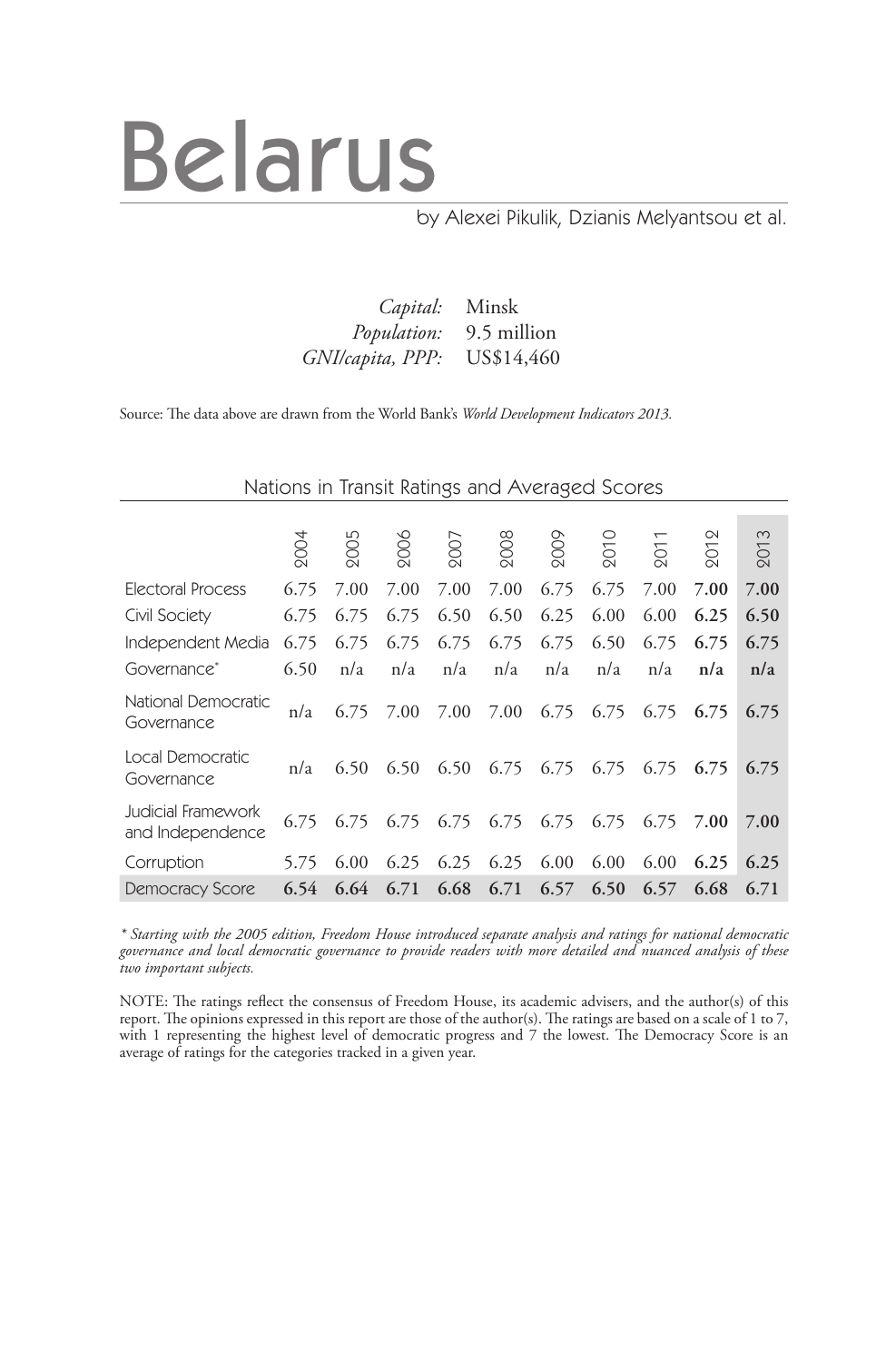### Executive Summary

Belarus exists under a consolidated authoritarian regime. Since coming to power in 1994, President Alyaksandr Lukashenka has relied on external economic rents to maintain his social contract with the population, providing power in 1994, President Alyaksandr Lukashenka has relied on external economic rents to maintain his social contract with the population, providing sustained social welfare in exchange for public loyalty. These rents, mostly from Russia, have come in the form of oil and gas subsidies, as well as special conditions in regional customs agreements and support in deterring international pressure to implement democratic reforms.

When Russia began to withdraw its massive energy subsidies in 2007, Belarus was forced to court the support of the European Union (EU) by marginally improving media freedoms or sporadically loosening restrictions on political and civil society actors. However, the severe crackdown on independent political and social activity that followed the December 2010 presidential election terminated any hopes of a more sustained political thaw. Since the beginning of Belarus's economic crisis, public support for the regime has eroded in tandem with the state's ability to deliver modest welfare. As citizens' confidence in the regime declines, the state increasingly relies on the security apparatus to maintain its power.

State harassment of Belarus's civil society activists and the political opposition intensified in the run-up to parliamentary elections in September 2012, which resulted in a predictable landslide victory for parties allied with Lukashenka. Relations with the EU deteriorated still further during the year when attempts to pressure Belarus into respecting human rights led to the expulsion of several European ambassadors. The exposure of Belarus's "solvents" scheme did not impede continued economic assistance from Russia.

National Democratic Governance. The defining features of President Lukashenka's autocratic regime remained constant during the year with no genuine breakthrough in political liberalization. Faced with the threat of continued economic problems in 2013, Lukashenka sought to preempt a mass exodus of labor to Russia by issuing a decree that required woodworkers to get permission from their employers before quitting their jobs. The regime also reshuffled key positions in the security apparatus, replacing traditional hard-liners with more moderate figures. *Belarus's national democratic governance rating remains unchanged at 6.75.* 

Electoral Process. Elections in Belarus are largely an administrative formality, conducted to validate the selection of progovernment candidates. Legislation fails to protect such basic tenets of free and fair elections as equal campaigning opportunities, representation of all political parties in the country's electoral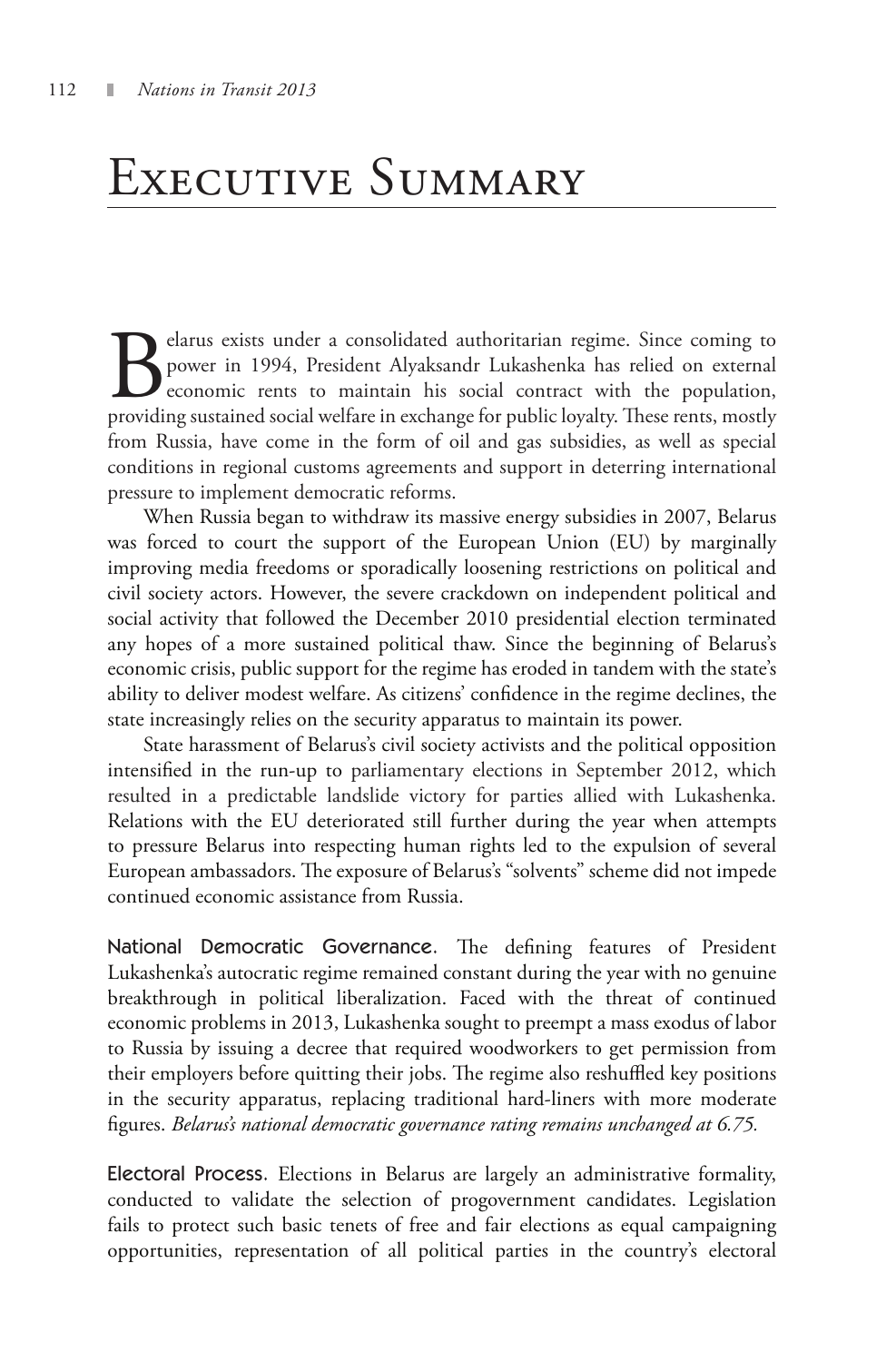commission, and transparent vote counting. Following a boycott by some major opposition parties, not a single opposition candidate was elected in September's parliamentary elections, which were condemned by international observers as neither free nor fair. *Belarus's rating for electoral process remains unchanged at 7.00.*

Civil Society. In 2012, Belarusian activists and civil society organizations endured heightened repression by the authorities. Nongovernmental organizations faced legal harassment, resulting in the closure of the offices of two prominent human rights organizations. During the parliamentary election campaign, authorities denied international election monitors entry visas. Two apparently innocent citizens were arbitrarily detained in connection with the investigation into a stunt orchestrated by a Swedish advertising agency in support of freedom of expression in Belarus. Belarusian activists involved in similar prodemocracy demonstrations faced fines and jail time. Owing to the regime's growing intolerance for all forms of criticism, *Belarus's civil society rating deteriorates from 6.25 to 6.50.* 

Independent Media. The regime continued its systematic suppression of media freedom in 2012. Pressure on both domestic and foreign journalists intensified in the run-up to parliamentary elections in September, and authorities began targeting moderators of online social networks affiliated with the opposition. Due to a last-minute ruling of the Central Electoral Commission, campaign speeches that contained language advocating for a boycott were censored and state-run media denied airtime to some opposition candidates. *Belarus's independent media rating remains at 6.75.*

Local Democratic Governance. Local officials have extensive responsibilities in carrying out government programs, especially in the areas of health, administration, and infrastructure. However, they are often underfunded due to the lack of local revenue sources. State authorities tend to be more attentive to local level initiatives than to national opposition movements, but engagement is usually limited to diffusing conflicts. *Belarus's local democratic governance rating remains at 6.75.*

Judicial Framework and Independence. The legal system in Belarus continues to be subordinated to the president, with courts playing the role of punitive bodies executing the president's will against political opponents. In 2012, there were numerous politically motivated court decisions against government critics. Amendments to Belarusian legislation expanded the definition of terrorism to include civil and political activity aimed at destabilizing the regime. Two men convicted of carrying out the Minsk subway bombings in 2011 were executed after a faulty trial. *Belarus's rating for judicial framework and independence remains at 7.00.*

Corruption. Belarus's economy remains dominated by the public sector, and the vast discretionary power of bureaucrats to regulate economic activities creates ample opportunities for extortion. Although a few anticorruption cases targeting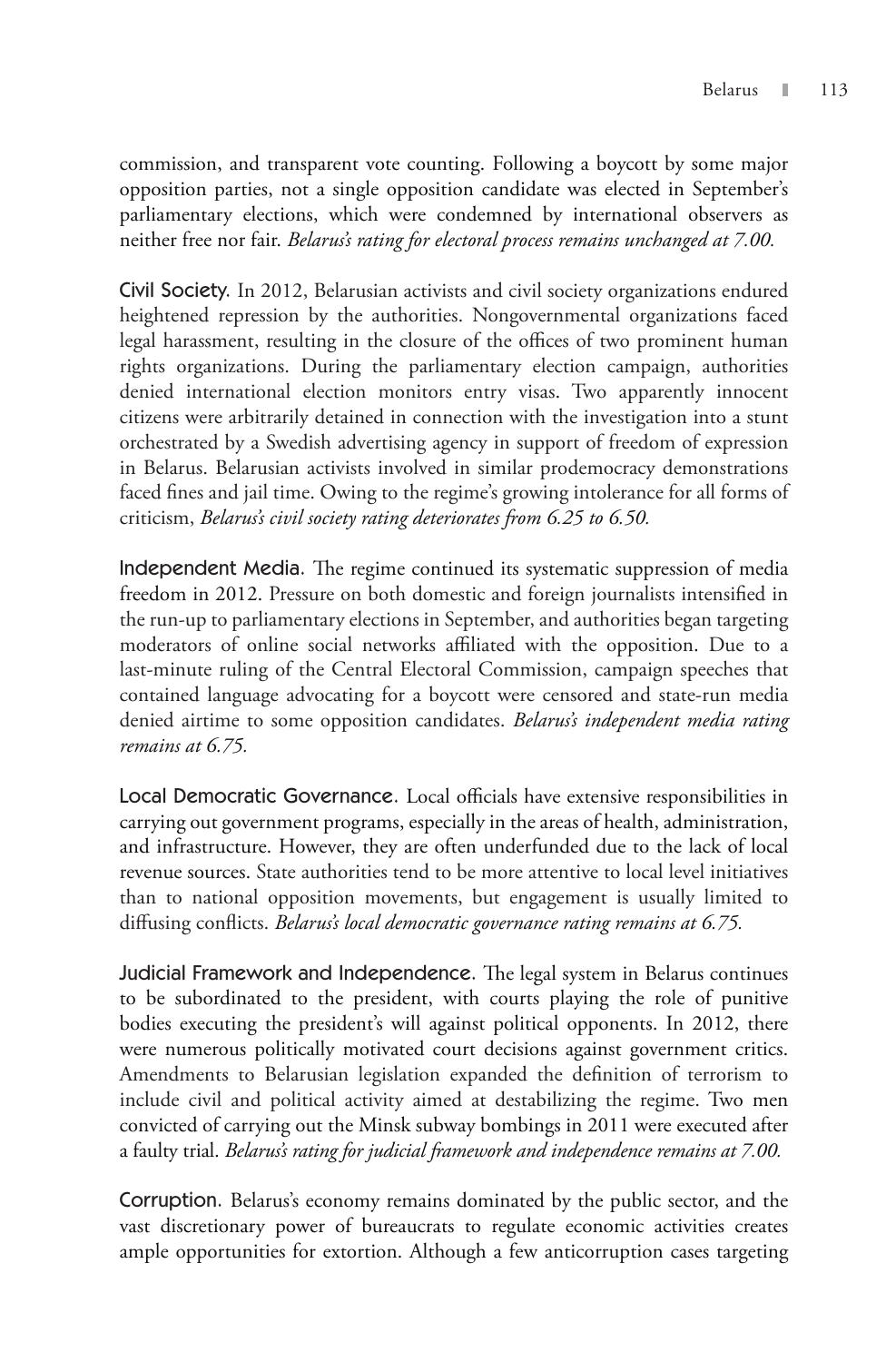high-ranking bureaucrats emerged during the year, no genuine effort was made to address the systemic causes of corruption. After getting caught by Russian authorities, Belarus officially agreed to end the longstanding practice of exporting Russian crude relabeled as "solvents." Although Belarus slightly improved its rank in the World Bank's 2013 *Doing Business* report, a number of administrative barriers for business remain, particularly unequal economic conditions for public versus private entities. *Belarus's corruption rating remains at 6.25.*

Outlook for 2013. With \$3.1 billion of external debt to repay and an unresolved oil dispute with Russia, Belarus's financial situation will be precarious in 2013. The government will face increasing internal pressure to follow through on its economic promises. As an insurance policy, Lukashenka may attempt to restore relations with the West by introducing half-hearted liberalization and democratization efforts, as he has in the past. If Belarus chooses this option, the repressive measures against civil society, the political opposition, and the media that have increased in recent years are likely to subside slightly in 2013.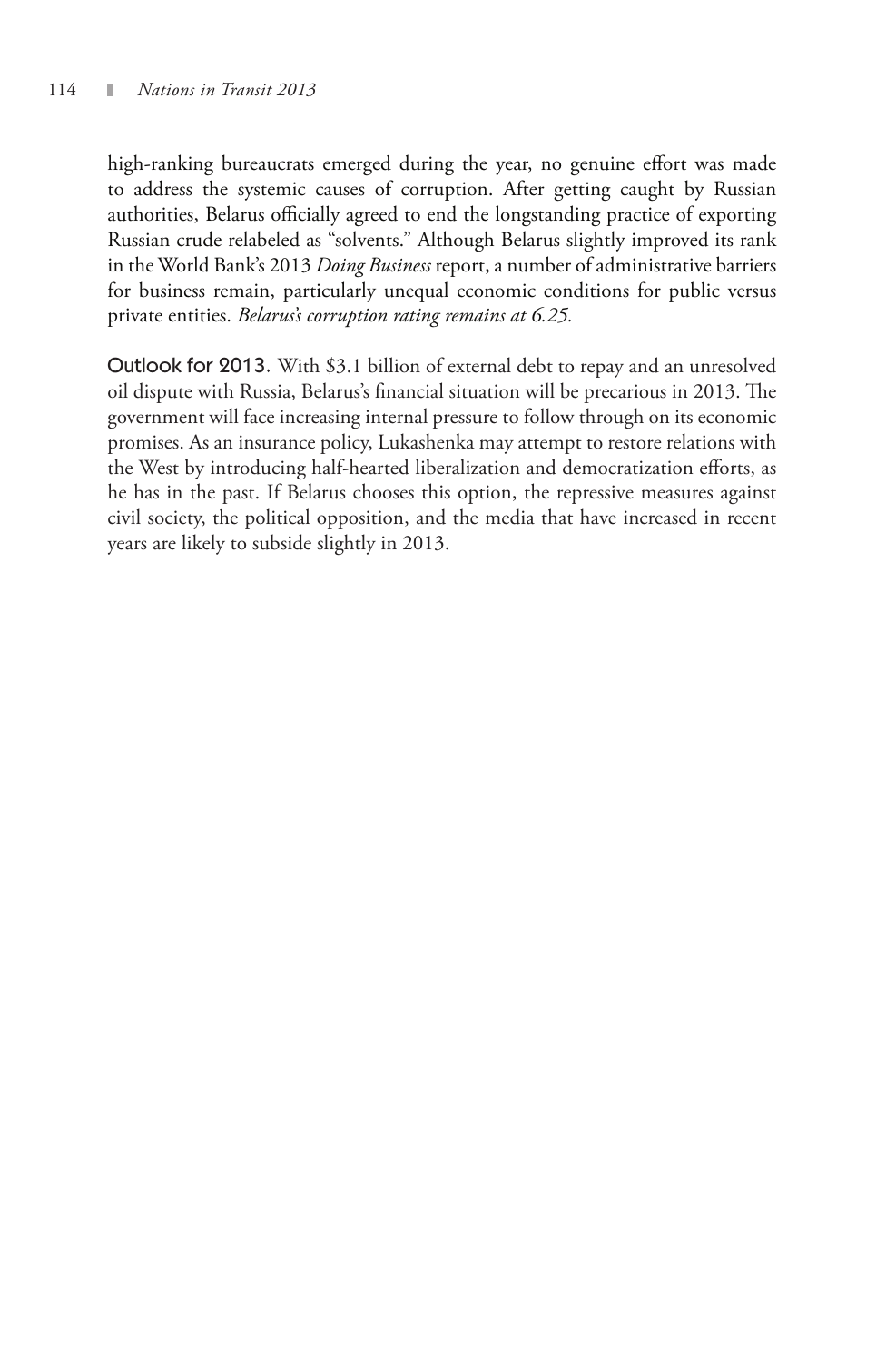## Main Report

#### National Democratic Governance

| 2004 2005 2006 2007 2008 2009 2010 2011 2012 2013 |  |  |  |                                                  |  |
|---------------------------------------------------|--|--|--|--------------------------------------------------|--|
|                                                   |  |  |  | n/a 6.75 7.00 7.00 7.00 6.75 6.75 6.75 6.75 6.75 |  |

The constitution of the Republic of Belarus, amended in a controversial referendum in 1996, established a system of unlimited presidential authority over the executive branch, local administrations, and the security apparatus. Presidential decrees overrule laws adopted by the parliament and regulate the activities of the Constitutional Court. The president appoints and removes regional and local governors, all judges (except for the chairman of the Supreme Court), half of the Constitutional Court, half of the Central Election Commission (CEC), and 8 out of 64 members of the Council of the Republic (the upper house of the parliament). A constitutional referendum in 2004 removed the last check on presidential powers by waiving presidential term limits.

Lukashenka's regime has maintained power by redistributing external economic rents obtained from Russia—including energy subsidies and privileged access to the Russian market—in exchange for domestic political support. With up to 70 percent of the population employed by the state, the government was able to purchase loyalty by bailing out insolvent sectors of state-owned economic enterprises, inflating salaries when expedient, and spending heavily on welfare services. After the flow of rents from Russia drastically declined in 2007, Belarus reluctantly courted support from Europe, resulting in the appearance of brief periods of political thaw. However, the harsh government crackdown on the opposition following the 2010 presidential elections brought an end to any illusions of genuine liberalization.

Rampant inflation and the reckless devaluation of the Belarusian ruble sent the country spiraling into an economic crisis in 2011. In 2012, a series of billiondollar loans from international funding agencies and the fraudulent reselling of imported Russian oil temporarily alleviated Belarus's financial difficulties, though finding opportunities for gross domestic product growth in the country's controlled economy remained problematic. Despite some international assistance, the average salary in Belarus stayed dismally low in 2012. Wages are higher in Russia and many other neighboring countries in Eastern Europe, where about 14 percent of Belarus's workforce has already sought out employment.<sup>1</sup> In order to preempt a mass exodus of labor, in November Lukashenka issued a decree requiring woodworkers to get permission from their employers in order to resign from their current positions.<sup>2</sup> The order, which could be extended to include other professions, has been criticized for reintroducing serfdom in the country.3

As economic troubles strain public support for the regime, the government increasingly relies on state security apparatuses to suppress growing discontent.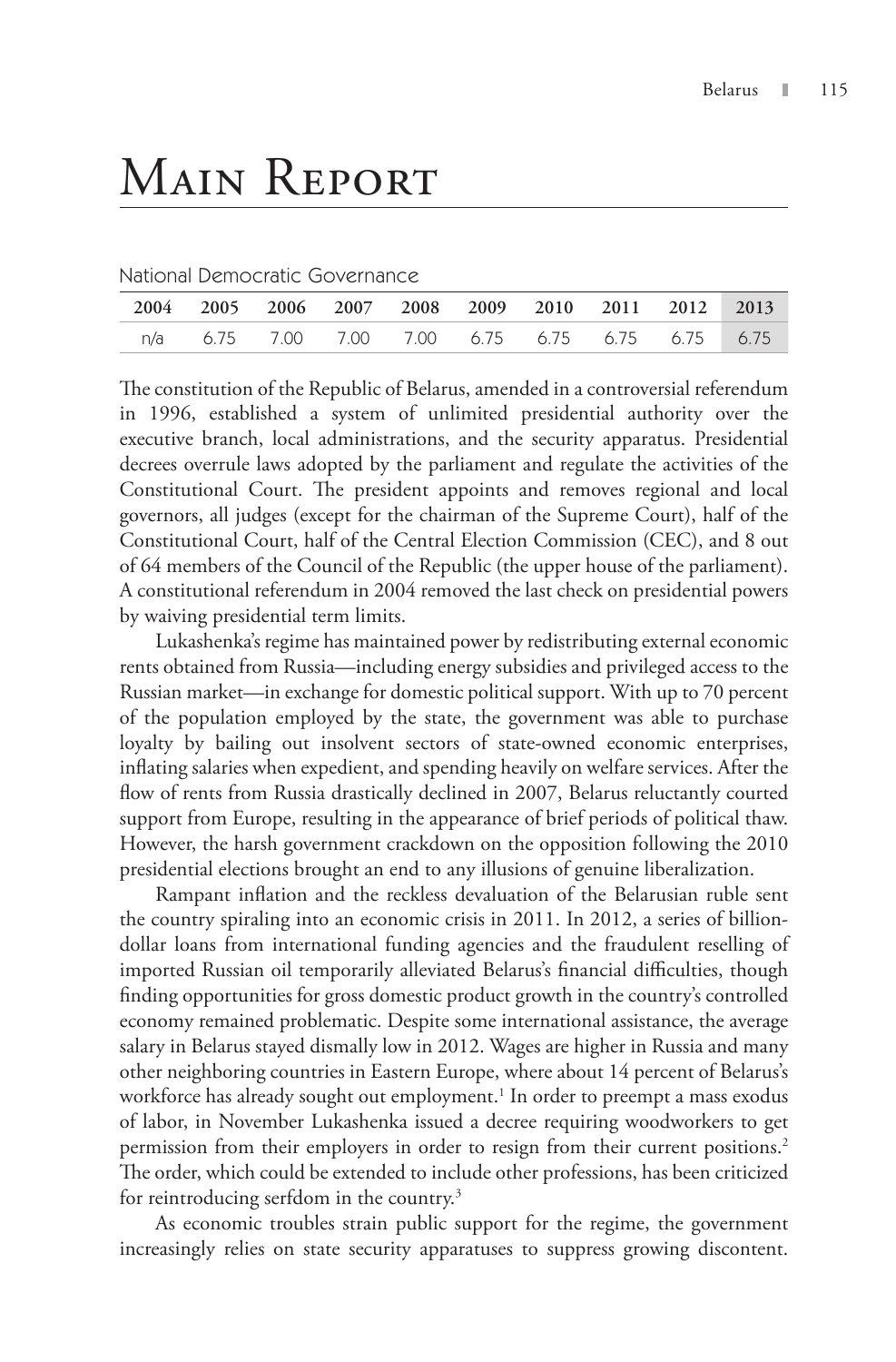In 2012, government agencies made an example of several prominent critics and perceived enemies of the regime. In January, a municipal court in Minsk confirmed a 4.5-year prison sentence for the president of the Viasna Human Rights Center, Ales Bialiatski, who was convicted of tax fraud in 2011 for financing the organization's activities from foreign bank accounts. The sentence also called for the confiscation of Viasna's property and the closure of its offices. The state media campaign against the Belarusian Association of Journalists (BAJ) also continued in 2012.

Campaigning for the September parliamentary elections began in early 2012, but with the electoral environment already tightly controlled and the opposition divided on campaign strategy, authorities were able to avoid the kind of mass demonstrations it had encountered after the 2010 presidential elections. Although the former presidential candidate Andrei Sannikau and his campaign team member Dzmitry Bandarenka were pardoned in April, twelve major opposition figures remained behind bars throughout the parliamentary elections. The continued incarceration of potential candidates and an unfair campaign environment led several opposition groups to call for an election boycott.

The regime reshuffled several government positions in August, replacing a few traditional hard-liners with more moderate figures. Vladimir Makei, known for his pragmatic attitude toward the West, was appointed minister of foreign affairs in August. Makei's former position at the head of the presidential administration was filled by Andrei Kobyakov, Belarus's former ambassador to Russia and a moderate supporter of free market solutions. Vadim Zaicev, the KGB leader most associated with violent suppression of postelection unrest in December 2010, was replaced in November by General Valery Vakulchik, a perceived moderate. Weeks later, Lukashenka made it clear that these personnel changes signaled no substantive shift in the character of his regime, giving a series of notorious interviews in which he sarcastically referred to himself as a dictator.<sup>4</sup>

Belarus's already poor relations with the European Union (EU) deteriorated in 2012. In late February, EU foreign ministers imposed a travel ban and asset freeze against over 200 Belarusian politicians and officials accused of serious human rights violations. Outraged, Lukashenka responded by expelling Belarus's EU and Polish ambassadors.<sup>5</sup> The EU, in turn, responded by recalling the remainder of its diplomats. After a Swedish advertising firm dropped teddy bears toting freedomof-expression messages over Minsk, Belarusian authorities also expelled the Swedish Ambassador for being "too supportive of human rights."6 In an apparent lastditch effort to convince the EU to lift restrictions on Belarus, the regime released two more political prisoners—Sergei Kovalenko and Paviel Syramalotau—in the week following the September parliamentary elections.<sup>7</sup> However, ongoing and widespread harassment of government critics led the EU to extend the sanctions in October, delaying opportunities for strengthening its ties with Belarus for another year.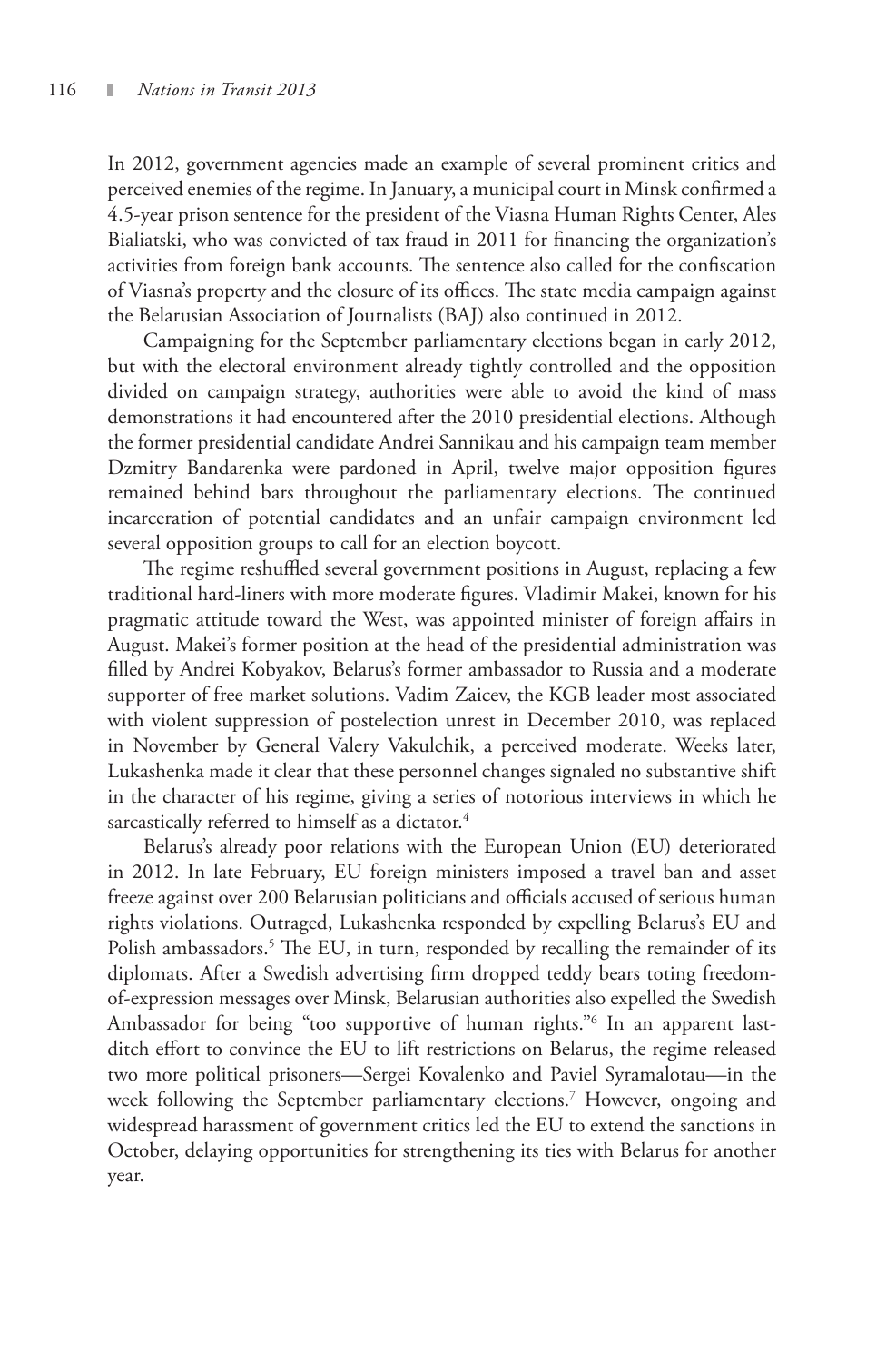Electoral Process

|  |  |  |  | 2004 2005 2006 2007 2008 2009 2010 2011 2012 2013 |  |
|--|--|--|--|---------------------------------------------------|--|
|  |  |  |  | 6.75 7.00 7.00 7.00 7.00 6.75 6.75 7.00 7.00 7.00 |  |

Although Belarus's recently amended electoral legislation meets most international standards, it fails to protect such basic tenets of free and fair elections as equal campaigning opportunities, representation of all political parties in election commissions, and transparent vote counting. Under these circumstances, elections are largely an administrative formality, though the political opposition does use them as an opportunity to rally support and criticize the regime. Parliamentary elections in September 2012 were conducted in an atmosphere of fear and sustained harassment of opposition activists, and resulted in a predictable landslide victory for pro-Lukashenka parties.

Changes introduced into the electoral code in 2010 and 2011 created regulations for appointing members to electoral commissions, organizing campaign events, and financing campaign activities through private funding. The amendments were made in line with recommendations of the Organization for Security and Cooperation in Europe (OSCE) and recognized as improvements. Nevertheless, Belarus's electoral framework retains a number of shortcomings, particularly the absence of effective mechanisms for processing complaints and appeals.

In the past, political parties were required to maintain a local presence in any constituency where they wished to nominate a candidate, a rule that restricted many opposition parties from proposing candidates outside major cities. With this restriction removed under the new code, more than half of the candidates for the September 2012 parliamentary elections were party nominees, rather than independents—a significant increase compared to the last legislative elections in 2008.8 Unregistered public associations such as the Tell the Truth and For Freedom opposition movements were permitted to propose their candidates as independents with the support of 1,000 voter signatures.

Nevertheless, voters' choices remained limited, as district election commissions (DECs) rejected the candidacies of nearly one in four candidates, mostly those nominated by pro-opposition parties or associations. DECs approved only 13 out of 25 candidates nominated by Tell the Truth; in Minsk, the movement only managed to register one candidate. Similarly, the candidacies of a number of prominent politicians—including the leader of the For Freedom movement, Alexander Milinkevich, and former defense minister and member of the United Civil Party, General Pavel Kazlouski—were refused. Although the rules regulating the selection of members to serve on DECs requires that at least one-third of the members come from political parties or other public associations, most of these members were chosen from progovernment parties and opposition parties made up less than 1 percent of the commissions. Candidates were typically disqualified due to technicalities related to signature verification, a process which observers were prevented from monitoring, deepening suspicion that candidate registration was subject to political bias.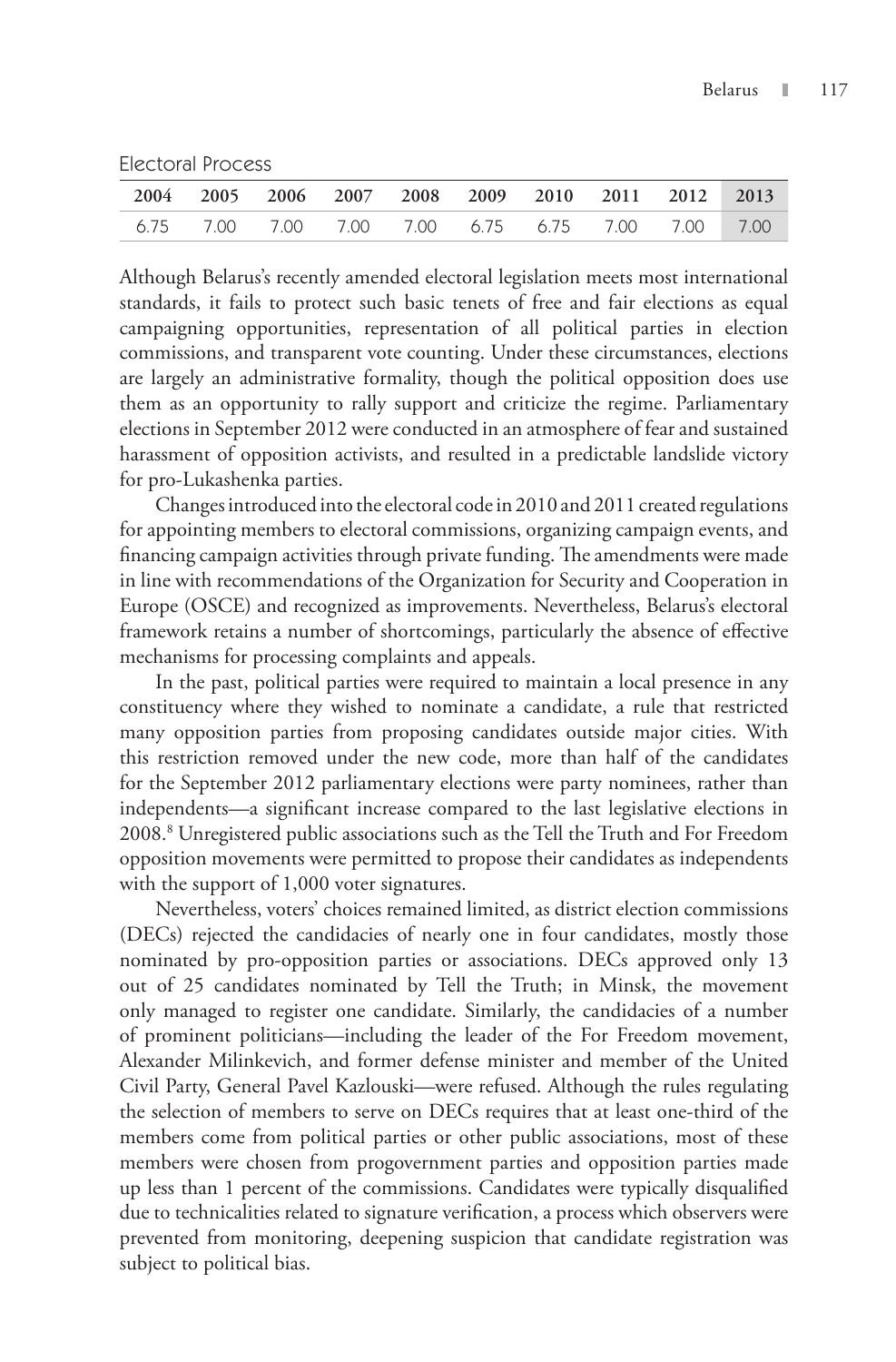During the campaign season, administrative resources were used to benefit progovernment candidates. State media focused primarily on procedural aspects of the elections, giving very little coverage to individual candidates. The continued imprisonment of political prisoners who were arrested following the 2010 presidential election and distrust in the political process led several opposition parties to campaign for an election boycott. Ultimately, only four major forces—the Belarus Christian Democrats, United Civic Party, European Belarus, and the Belarusian Popular Front—followed through on this initiative. While acknowledging faults in the electoral process, For Freedom, Belarus Social Democratic Party Hramada, and Tell the Truth chose to participate in the elections, attempting to make use of the newly acquired opportunities provided by the revisions to the electoral code. Boycott supporters distributing campaign materials in the street regularly clashed with police and law-enforcement bodies and were subject to arrest, fines, and imprisonment.<sup>9</sup>

Irregularities marred the verification of voting data and in some cases, elections commissions flagrantly violated legal procedures. Although few discrepancies were noted in the documentation of early voting,<sup>10</sup> final results on election day varied widely: official figures reported a voter turnout of  $74.6$  percent,<sup>11</sup> while a poll from the Independent Institute of Socio-Economic and Political Studies recorded only 66.4 percent<sup>12</sup> and some opposition activists claimed less than 40 percent.<sup>13</sup> On multiple occasions, election commissions refused to provide information to observers on the number of registered voters at polling stations. The election monitoring organization Human Rights Defenders for Free Elections reported a lack of transparency in the tabulation of votes, with its estimates differing from the data provided by the DECs. Independent observers recounted that representatives of the DEC ignored their remarks about the need to properly seal the ballot boxes.

Ultimately, the official results confirmed a landslide victory for candidates loyal to President Lukashenka. Not one opposition candidate managed to secure a seat in the parliament.

| $\sim$ $\sim$ $\sim$ |                                                                     |  |  |  |  |
|----------------------|---------------------------------------------------------------------|--|--|--|--|
|                      | 2004 2005 2006 2007 2008 2009 2010 2011 2012 2013                   |  |  |  |  |
|                      | 6.75   6.75   6.75   6.50   6.50   6.25   6.00   6.00   6.25   6.50 |  |  |  |  |
|                      |                                                                     |  |  |  |  |

Civil Society

In 2012, Belarus's activists and civil society organizations endured heightened repression at the hands of the authorities. The government arbitrarily detained two apparently innocent citizens in connection with "teddy bear bombers" stunt in July and Belarusian activists involved in similar prodemocracy demonstrations faced fines and jail time. During the parliamentary election campaign, authorities denied international election monitors entry visas. The offices of prominent human rights groups were closed and NGOs continue to face denial of registration.

In response to the expansion of the EU's travel ban in February, Belarus expelled the EU and Polish ambassadors from Minsk and restricted international travel for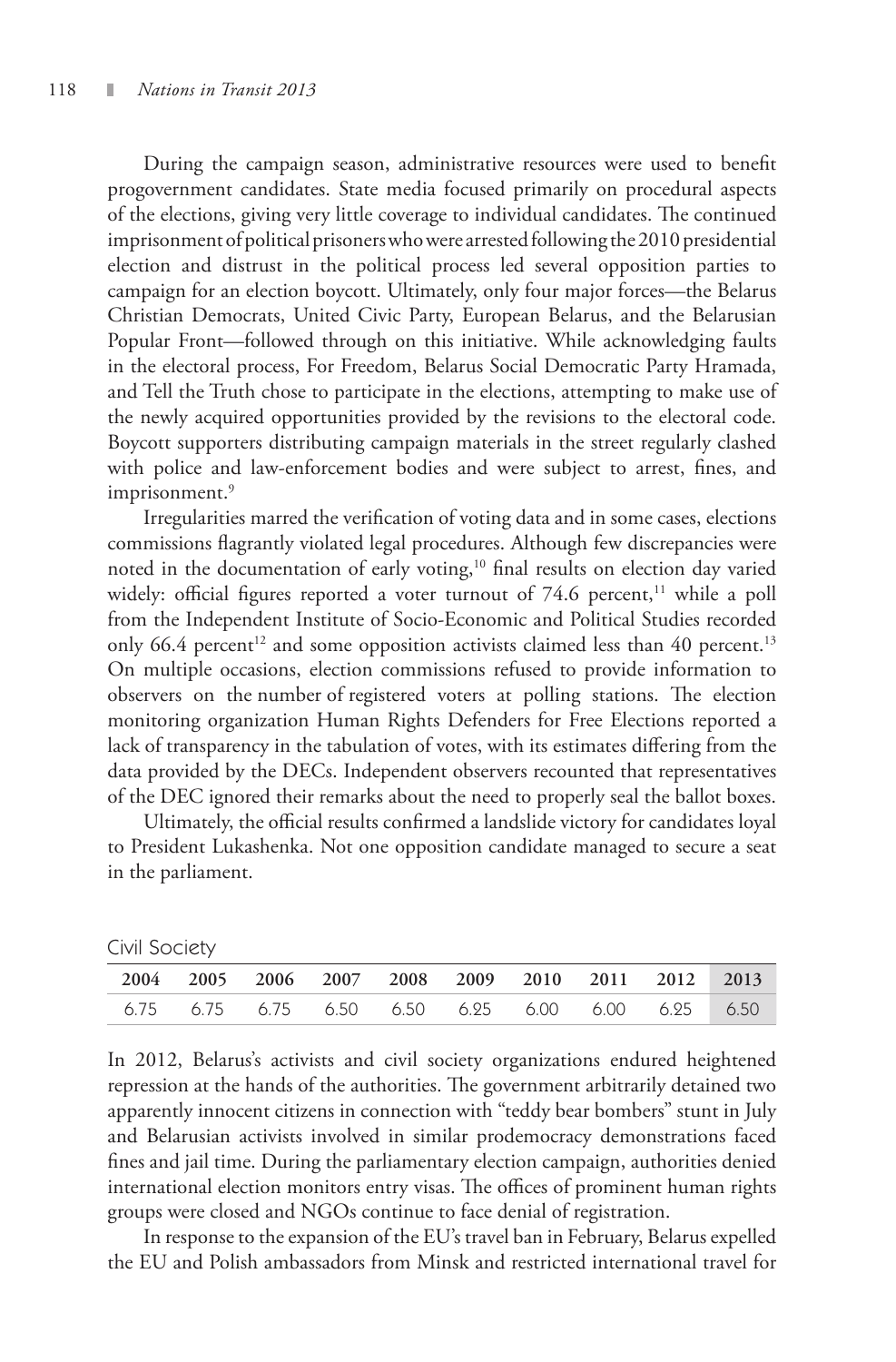some 40 opposition politicians, civil society activists, independent journalists, and analysts. The limitations were removed after members of civil society appealed to the courts and relevant administrative bodies, but some public figures encountered ongoing harassment via additional checks imposed by the Ministry of Taxes and Duties.

In summer 2012, authorities arrested and detained two apparently innocent Belarusian citizens for their alleged connection to a stunt conducted by two employees of the Swedish advertising agency Studio Total. On 4 July, the two Swedes illegally crossed the Lithuanian-Belarusian border by plane, dropping hundreds of teddy bears with freedom-of-speech slogans attached. Initially, Belarus's Ministry of Defense denied that the flight had ever taken place, but when freelance journalist Anton Suryapin published photos online confirming the incident, authorities arrested him as well as Sergei Basharimov, a real estate agent who had been contacted by Studio Total about renting an apartment in Minsk before the incident took place. Both were charged with organizing illegal immigration, though there was no evidence linking either to the organization of the stunt. Public statements from the KGB indicated that their detention was intended to coerce the Swedish company into sending the pilots of the plane to Belarus for questioning.<sup>14</sup> Though Swedish authorities refused to cooperate, Suryapin and Basharimov were released on bail after a month in detention. The charges against them were still pending at year's end.15

Studio Total's operation was inspired by another demonstration staged in February by activist Pavel Vinogradov, who placed stuffed animals carrying placards calling for freedom of expression and criticizing police brutality in a flowerbed in front of the government's headquarters in Minsk. He was sentenced to ten days' administrative detention. In August, police detained two journalists, Yulija Doroshkevich and Irina Kozlik, for photographing themselves holding teddy bears in support of free speech in Belarus. Authorities considered the act of taking the photos equivalent to organizing an "unauthorized rally" and both were fined 3 million Belarusian rubles (\$360).<sup>16</sup>

Amidst its appeals to end EU sanctions against Belarus, the regime allowed antigovernment activists to peacefully celebrate Freedom Day on 25 March and released two prominent political prisoners, Andrei Sannikau and Dzmitry Bandarenka, in April. However, authorities quickly returned to their usual tactics, escalating reprisals against independent political analysts in the run-up to the parliamentary elections in September. Among those targeted was the academic director of the Belarusian Institute for Strategic Studies (BISS) Aleksei Pikulik, who was arrested on 31 May for "hooliganism" just outside his apartment in Minsk.<sup>17</sup> Editor-in-chief of the cultural studies journal *Arche* and member of BAJ Valerka Bulhakau was arrested at a release event for his book, *Sovietization of Western Belarus.*  Facing possible legal action on charges of extremism and the illegal distribution of literature, Bulhakau fled the country in November.<sup>18</sup>

The regime interfered with civil society initiatives to monitor the elections, preventing a number of international observers from entering Belarus due to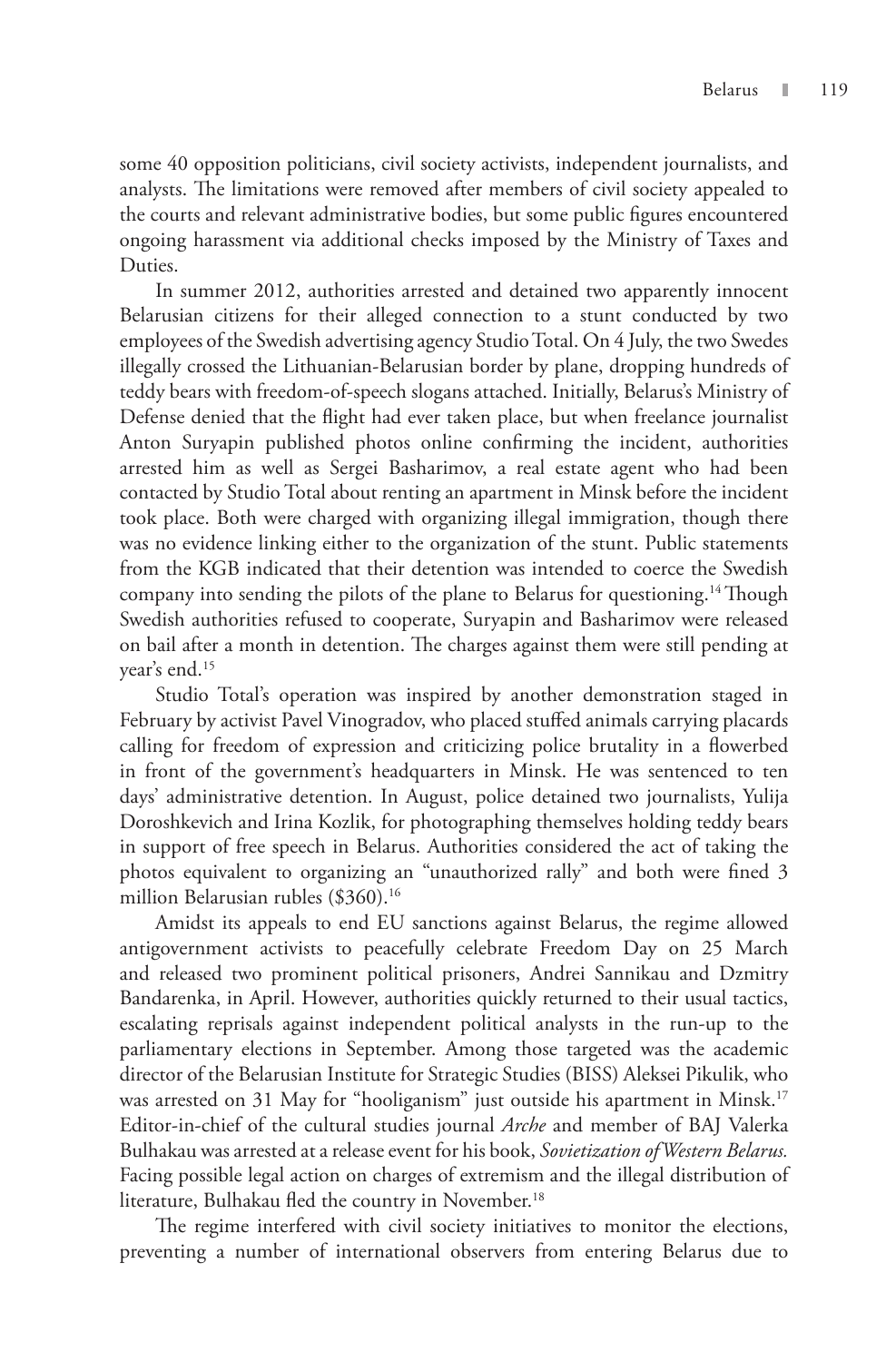arbitrary visa complications. OSCE election observers from Germany and Lithuania were denied entry visas with no explanation from Belarusian authorities.<sup>19</sup> Foreign members of the International Federation of Liberal Youth were detained and forced to leave the country for unspecified violations of visa rules.<sup>20</sup> Authorities also cracked down on the distribution of campaign materials, banning opposition activists from organizing street protests and handing out leaflets advocating their activities.<sup>21</sup> Numerous activists involved in the ongoing Tell the Truth campaign were arrested in the weeks before election day and sentenced to administrative detention.<sup>22</sup>

After the elections, the regime continued to detain activists on political grounds, often on spurious charges backed by little or no evidence. In November, Andrey Haydukou, the leader of the obscure Union of Young Intellectuals, was arrested by the KGB on charges of treason for apparently joking about receiving project funding from the CIA. Although another activists, Ilya Bahdanau, detained in connection with the case was released on recognizance, Haydukou remained in detention at the end of the year and very little information had been revealed about his case.<sup>23</sup>

Legal harassment of nongovernmental organizations (NGOs) intensified with the closure of the offices of two prominent organizations in 2012. In October, a Minsk court ruled to liquidate the human rights center Platforma for allegedly failing to fulfill reporting requirements and having an office located at a different address than was stated in its registration documents.24 In late November, leading Belarusian human rights organization Viasna was evicted from its premises in connection with the sentence imposed on its chair, the vice-president of the International Federation for Human Rights, Ales Bialiatski.<sup>25</sup> Amnesty International called the move a blatant violation of Belarus's international human rights obligations.<sup>26</sup>

In June, the House of Representatives approved amendments to the code of administrative offenses, introducing higher fines for conducting public opinion polls that are not sanctioned by the state-run Commission for Public Opinion Surveys. The law appears to be another step towards restricting research on public opinion in Belarus; in 2002, the state established the commission in order to monitor the production and results of opinion polls. Social scientists believe that the state is concerned that independent opinion surveys will contradict its official propaganda, especially regarding election exit polls, and compromise the regime's legitimacy.27 Officially only one research institute—the Independent Institute of Socio-Economic and Political Studies (IISEPS)—conducts regular social surveys and has consequently run up against continuous problems with the authorities.

Attempts to organize the country's civil society groups yielded mixed results during 2012. In November, the National Platform of the Eastern Partnership Civil Society Forum (EaP CSF), an association of more than 50 Belarusian NGOs that had participated in the EU's regional forum, adopted a development plan for 2012–14 that set goals and priorities and described the structure and procedures of the grouping. However, a number of member organizations rejected the new development concept because it separated the Belarusian National Platform from the EU-sponsored forum and set broader goals, some of which were political in nature. Such internal disputes and the failure to establish functioning working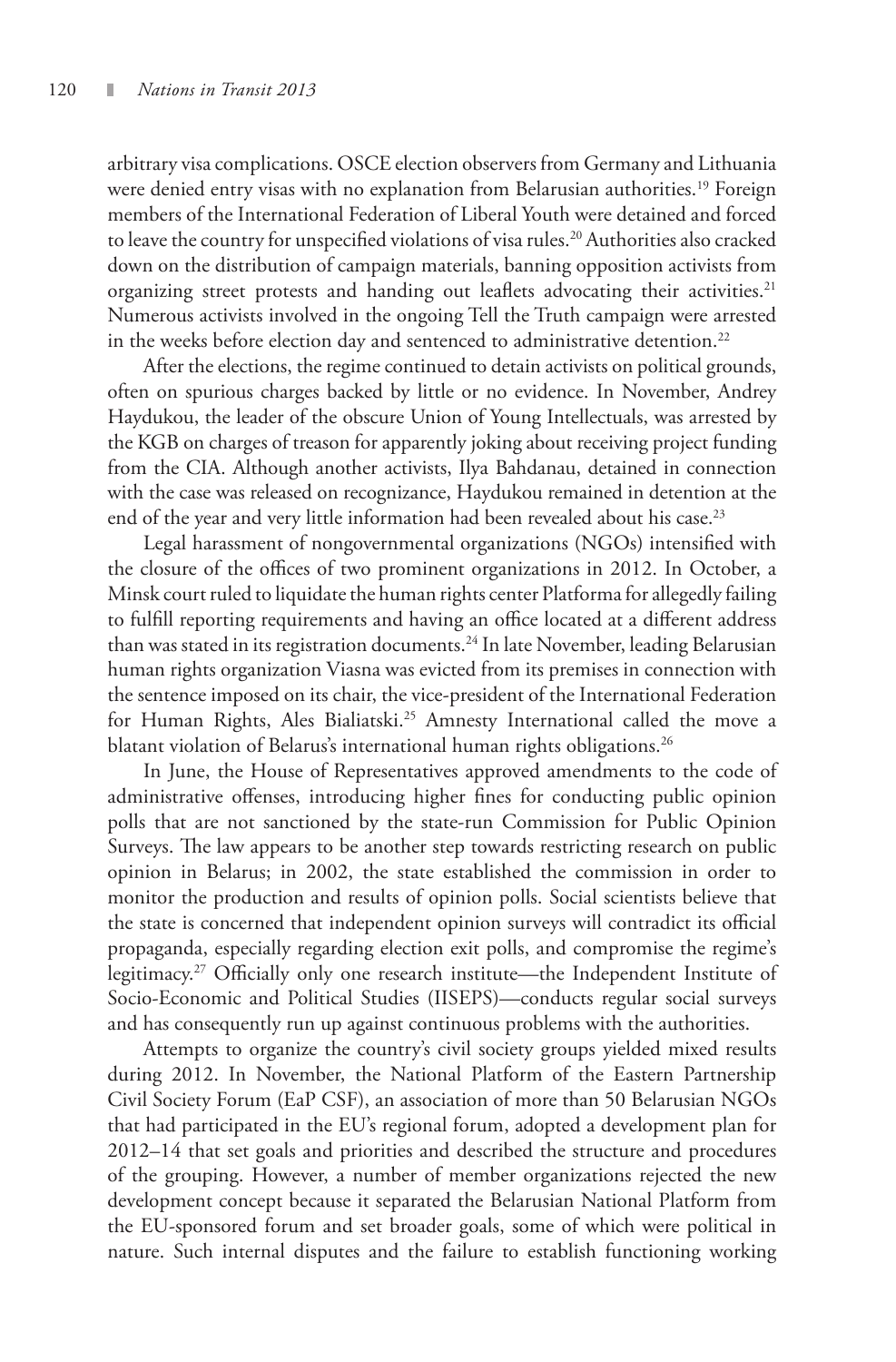groups damaged the platform's appeal among NGOs, leading them to focus on their individual activities.

In March, the EU launched the European Dialogue for Modernization (EDM)<sup>28</sup> with Belarus, creating another platform for communication and cooperation among various civil society organizations, businesses, and authorities. The EDM has the potential to build managerial capacity and expertise in the civil society sector and expand the pool of human resources for developing and implementing modernization programs, but its goals remain unclear and the dialogue between stakeholders is troubled by a lack of finances and cooperation from Belarusian authorities. Furthermore, the government's poor relations with the EU leave little hope for an immediate breakthrough in these European reform initiatives.

| Independent Media |  |
|-------------------|--|
|-------------------|--|

|  | 2004 2005 2006 2007 2008 2009 2010 2011 2012 2013          |  |  |  |  |
|--|------------------------------------------------------------|--|--|--|--|
|  | 6.75  6.75  6.75  6.75  6.75  6.75  6.50  6.75  6.75  6.75 |  |  |  |  |
|  |                                                            |  |  |  |  |

The Belarusian government tightly restricts media freedom and state-controlled media outlets engage in progovernment propaganda. In response to the opposition's campaign to withdraw from parliamentary elections in September, the CEC ruled to forbid opposition candidates from using their allotted television and radio airtime to advocate for a boycott. Although the decision contradicted the amendments to the electoral code that guarantee candidates greater access to the media, campaign speeches that contained language advocating for a boycott were censored and staterun media denied airtime to some opposition candidates.

Pressure on both domestic and foreign journalists intensified in the runup to parliamentary elections, with BAJ registering 15 arbitrary detentions of journalists.<sup>29</sup> A week before the elections, plainclothes officers forcefully arrested a group of Belarusian and foreign journalists at a rally for the Tell the Truth initiative. Four reporters from Germany and Sweden who had obtained accreditation to cover the elections were denied visas and two Swedish journalists were forced to wait for their visas for 16 hours upon arrival at the airport. After covering the elections, Australian journalist Amos Roberts was detained at the Minsk airport and his camera and equipment were confiscated.

During the election period, authorities also began targeting activists using social networks to campaign against the government. Several moderators of antigovernment groups on the VKontakte social network were detained in late August, including the administrators of Liapis Trubetskoy—Free Concert in Minsk and *Nadoyel nam etot Lukashenka* (We are sick of Lukashenka). A week later, Oleg Shamruk, the creator of the latter, was detained in Vitebsk.<sup>30</sup> Sergei Bespalyi, a moderator for another online group affiliated with the opposition, fled the country in fear of arrest after authorities searched his apartment and confiscated his computer.<sup>31</sup>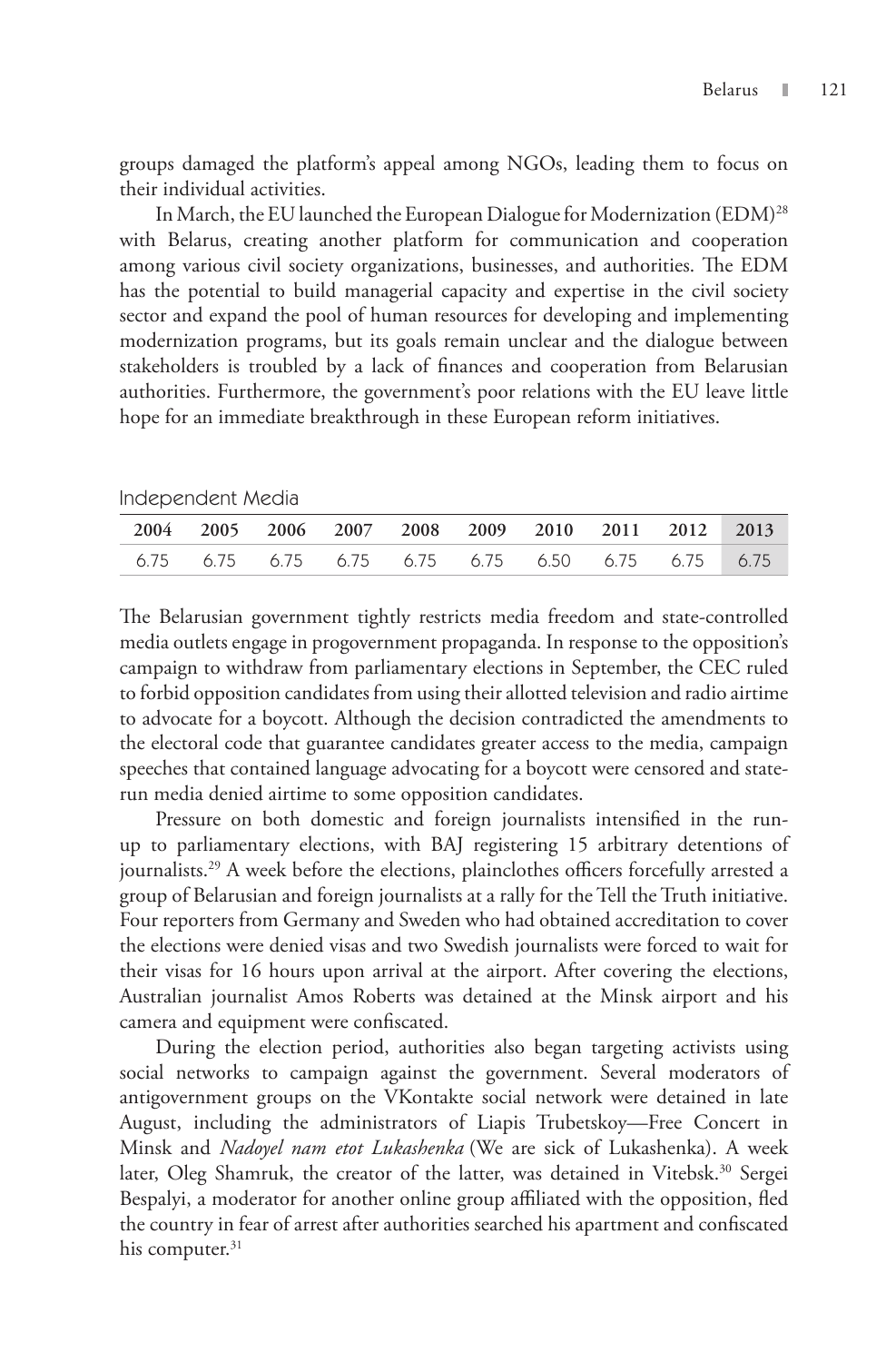According to the Ministry of Information, as of April 2012 there were 1,411 print media outlets registered in Belarus.<sup>32</sup> About three-fourths are privately owned, but the market for news remains dominated by state-run publications. Official statistics show that a growing number of new private print media were registered during the first half of 2012, but as the majority of nonstate media confine themselves to entertainment and apolitical content, this increase was not reflected in a greater abundance of new independent resources covering sociopolitical issues. Only those publications that are distributed by the state-monopolized press distributors Belposhta and Sayuzdruk are widely available in subscription catalogues and news kiosks. In 2012, the independent newspapers *Novy Chas* and *Borisovskie Novosti* were excluded from distribution by the state-monopolies, limiting their circulation significantly.

Independent media are often subject to harassment and intimidation from the authorities through the issuing of legal warnings. Belarusian media legislation allows the Ministry of Information to order the closure of a media outlet after only two legal warnings, which may be given for minor editorial mistakes. Authorities admonished the newspaper *Inform-Progulka* for allegedly publishing false information about the number of employees at one of the companies that was founded when a large group of members left the official trade union in February. In 2012, at least 13 journalists from across the country received warnings from the KGB and the prosecutor's office for cooperating with foreign media without proper accreditation.

In more extreme cases, detention is also used as an intimidation tactic against members of the media. A correspondent for the independent broadcaster European Radio for Belarus, Pavel Sverdlov, was arrested for swearing in public 15 days after publishing of a news report on the insufficient security measures in the subway after the April 2011 terrorist attack.<sup>33</sup> According to BAJ, more than 20 journalists were detained in 2012 without any legal justification.<sup>34</sup>

In an effort to control the information flowing in and out of the country, the activities of foreign journalists are sometimes restricted within Belarus. In March, a camera crew from the Swedish SVT channel was detained in Minsk while attempting to film an interview with an activist from the "silent protests." During the same month, law enforcement apprehended a crew from the Estonian TV3 channel filming a segment for a program on missing persons. A number of prominent Belarusian journalists and editors of independent media were also temporarily preventing from traveling abroad after Belarusian authorities issued travels bans on media and civil society actors in response to EU sanctions in February.

Libel remains a criminal offense in Belarus and journalists frequently face high fines and imprisonment for criticizing the president or his regime. During 2012, three criminal cases were brought against journalists. After being convicted of libel in 2011, a correspondent for the Polish daily *Gazeta Wyborcza,* Andrzej Poczobut, was again accused in June 2012 of insulting President Lukashenka in several online articles. In August, Nikolai Petrushenko, a journalist for *Vitebsky Kurier* and an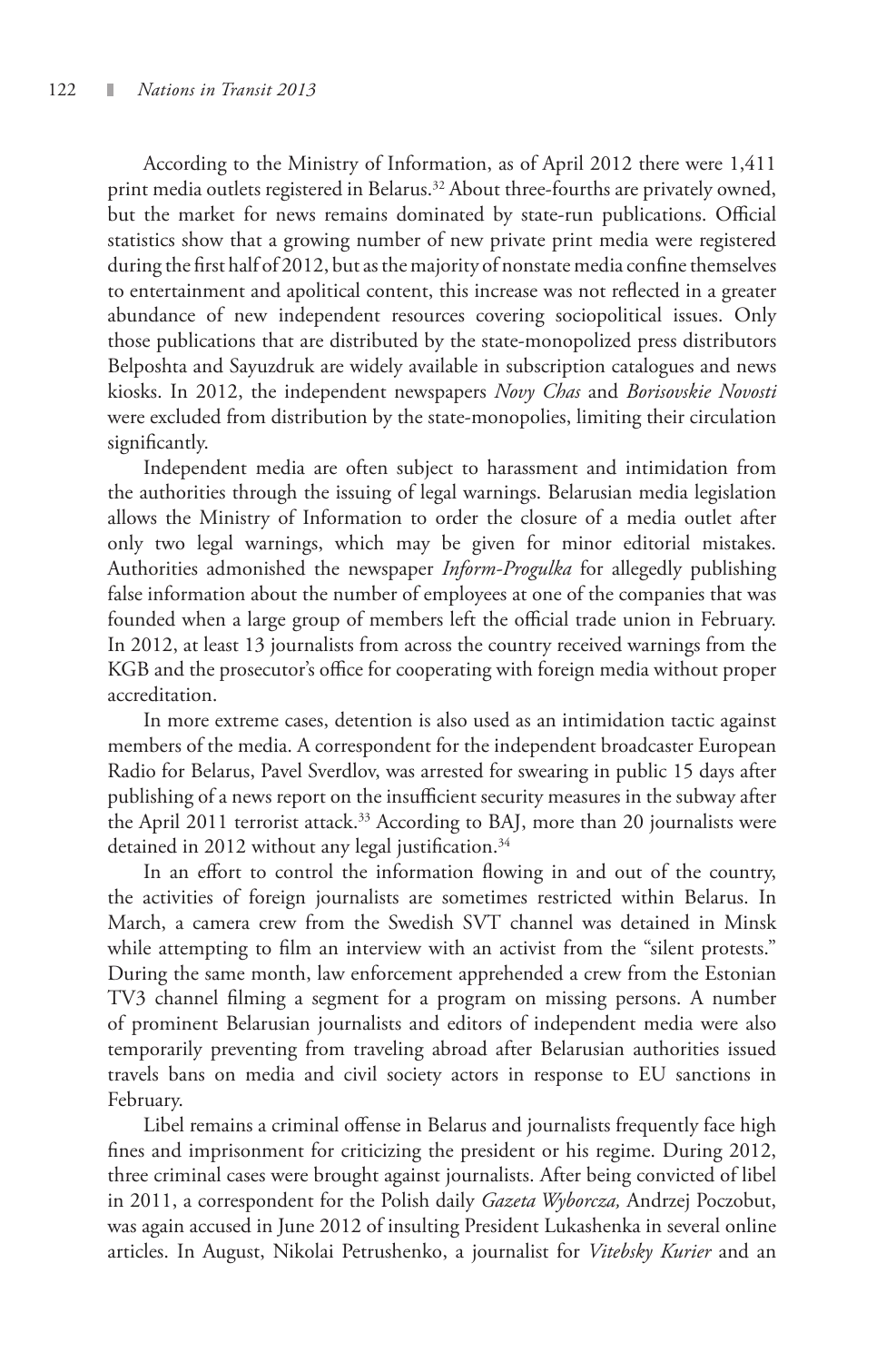independent candidate in parliamentary elections in September, was charged with insulting a state official one day after his candidate registration was finalized.

Most citizens still have fairly free access to the internet and online media. However, authorities continue to use informal means, such as the withdrawal of advertising contracts and distributed denial of service (DDoS) attacks, to control popular independent sites. During the preelection period, an opposition website used for campaigning for the election boycott, Boikot.info, was subjected to a DDoS attack.<sup>35</sup> Due to restrictions imposed by the state telecommunications company in 2011, many of the sites of major opposition or civil society organizations, such as those of Belarusian Partisan and Charter'97, are no longer accessible in government agencies or educational institutions. Internet penetration in Belarus grew by 23 percent in 2012.36 Despite the government's capacity to exert stricter controls over the internet, its interference with online communications during the year was selective and limited.

A number of independent media radio stations—Radio Racyja, European Radio for Belarus, Belsat, Radio Free Europe/Radio Liberty—avoid state censorship by broadcasting from outside Belarus.

|  |  |  |  | 2004 2005 2006 2007 2008 2009 2010 2011 2012 2013 |  |
|--|--|--|--|---------------------------------------------------|--|
|  |  |  |  | n/a 6.50 6.50 6.50 6.75 6.75 6.75 6.75 6.75 6.75  |  |

Local Democratic Governance

Heads of Belarus's regional and district administrations are directly appointed by President Lukashenka. Local officials have extensive responsibilities in carrying out central government programs, especially in the areas of health, administration, and infrastructure; only a few services, such as institutions of higher education and medical clinics, are directly administered by central government bodies. However, local governments are often underfunded due to the lack of local revenue sources.

The state maintains a highly centralized system of local governance, shaped by the coexistence of soviets (councils) and executive committees on every governance level—regional, district, and village council. Although executive committees are the nominally authoritative organs of the soviets, in practice they rarely consult the opinion of their respective councils; Lukashenka removed the subordination of the executive committees to the soviets in 1994. Executive committees function as formal bureaucracies that are loyal to the regime without any strong political affiliation or accountability to their local communities. In 2012, local administrations were completely unresponsive to frustration of local residents about the delayed implementation of visa-free border agreements with Lithuania and Poland, making no appeals to higher authorities on their behalf.

The most recent election of the members of local soviets (People's Deputies) took place in April 2010. Local officials and directors of state enterprises dominate these positions.37 Of the 21,000 soviet deputies throughout the country, only 10 are members of the political opposition. Yet, within the soviets, opposition members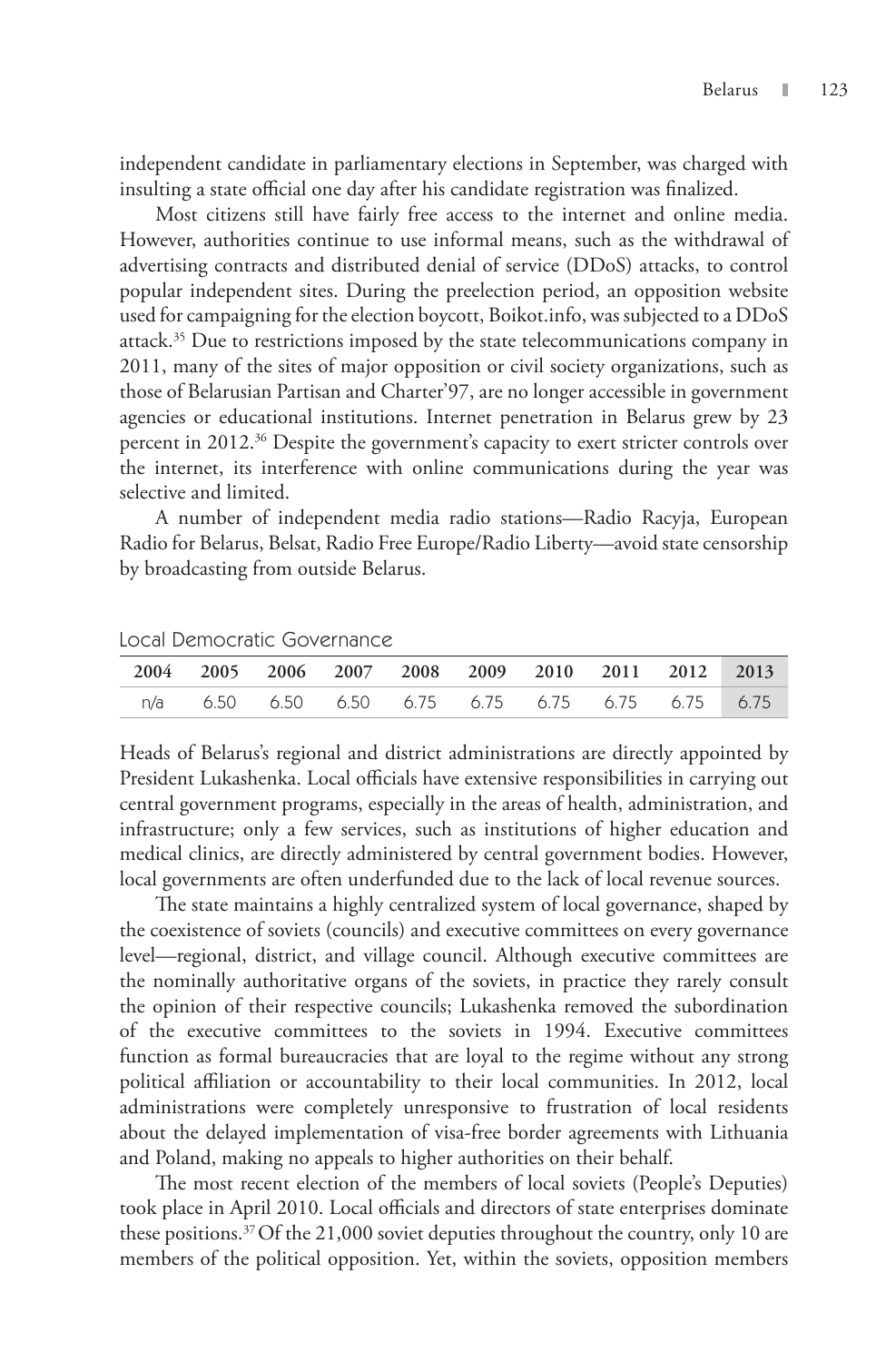are permitted to freely express diverging viewpoints. Although the outspokenness of a few opposition members of the soviets may give the appearance of the regime's greater tolerance for criticism at the local level, critics warn that this may be a disguised strategy for monitoring and containing complaints before they reach national political discourse. Although People's Deputies have limited power, they have a recognized status in local politics, granting them access to local municipal bodies and state organizations.

State authorities tend to be more attentive to local level initiatives than to national opposition movements, but engagement is usually limited to diffusing conflicts. Beginning in January 2011, local residents began protesting the construction of an industrial park by the Chinese government in Belarus's Smaliavichy District, near Minsk.38 Residents complained they were never properly informed of the plans to build the park and worried about its environmental repercussions. In early 2012, the protests gained momentum and with the support of the opposition Tell the Truth movement, opponents of the park lobbied for a local referendum on the issue. At that point, the government finally responded by issuing a number of assurances. However, the regime stopped short of allowing a public vote and ultimately continued cooperating with the Chinese government on the building of the park.

Progovernment political forces dominate local government, while opposition groups have a weak presence outside of Minsk and few political developments or events take place outside the capital. In general, the opposition concentrates its activities almost exclusively on the national level; rallying for changed from the top down, beginning with the office of the president and the national governing bodies. Relations between opposition parties and their own regional structures are problematic, with internal disagreements over party loyalty and whether regional members are bound by decisions made by central party organs.

| saarciar mamorrom and maoponacheo |  |                                                              |  |  |  |  |  |  |  |  |
|-----------------------------------|--|--------------------------------------------------------------|--|--|--|--|--|--|--|--|
|                                   |  | 2004 2005 2006 2007 2008 2009 2010 2011 2012 2013            |  |  |  |  |  |  |  |  |
|                                   |  | 6.75   6.75   6.75   6.75   6.75   6.75   6.75   7.00   7.00 |  |  |  |  |  |  |  |  |

Judicial Framework and Independence

Due to the absence of checks and balances in the Belarusian political system, the judicial branch lacks genuine independence, undermining the rule of law. Judges and prosecutors regularly defer decision-making to the executive branch for fear of jeopardizing their careers. In 2012, there were numerous politically motivated court decisions against opponents of the government, parliament voted to expand the definition of terrorism to include civil and political activities that seek to challenge the regime, and the alleged Minsk subway bombers were executed despite evidence of a faulty trial.

Sometime in early March 2012, Dmitry Konovalov and Vladislav Kovalev were executed for allegedly carrying out a bomb attack on the Minsk metro in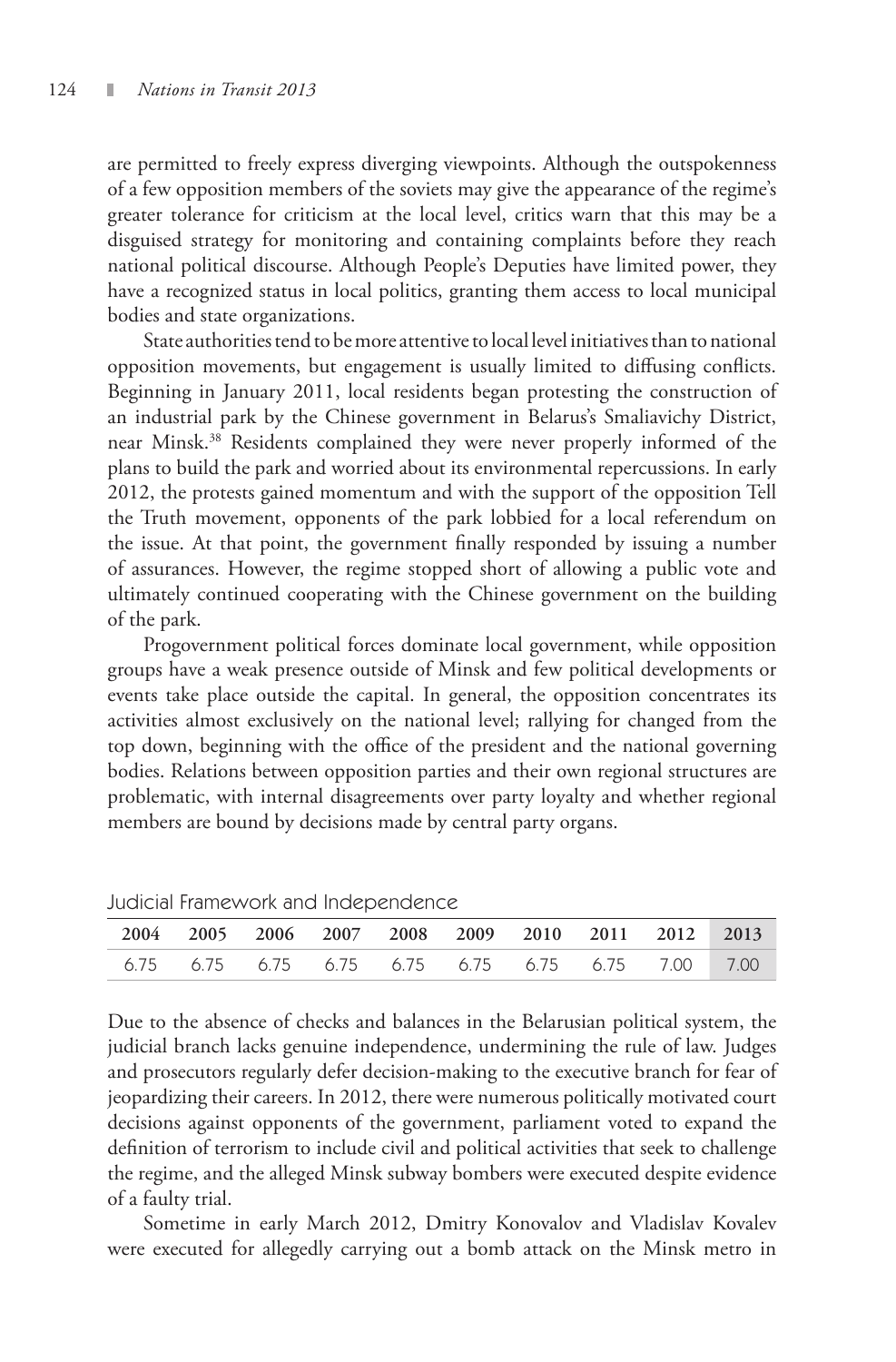April 2011. On 17 March 2012, the Kovalev family received a letter from the Supreme Court of Belarus confirming their son's execution. The executions of both Kovalev and Konovalov were confirmed the same evening on state television. The two men had been convicted in November 2011 in a highly publicized trial that many human rights defenders criticized for lacking conclusiveness and due legal process.<sup>39</sup>

Months before the executions, the Kovalev family filed a complaint to the United Nations Human Rights Committee, claiming that the trial was fraudulent due to Kovalev's forced confession. The committee responded by asking the government of Belarus to postpone his execution until it had time to issue a decision in the case. In November, eight months after Kovalev was executed, the committee found Belarus guilty of violating his right to a fair trial, the presumption of innocence, and the prohibition of torture, and demanded that the government compensate Kovalev's family and disclose the site of his remains.<sup>40</sup> The government ignored the committee's conclusions.

In Belarus, the power to release political prisoners and absolve criminal liability belongs solely to the president. Political inmates are often tortured and harassed into asking the president for a pardon. Former presidential candidate Andrei Sannikau and his advisor Dzmitry Bandarenka were released in April 2012 after being reportedly coerced into admitting their guilt and petitioning President Lukashenka for their release. Civic activist Sergei Kovalenko was released in September allegedly under the same conditions. On rare occasions, political prisoners are pardoned without a formal appeal. Between September and October 2011, a number of political prisoners were reportedly granted early release as a result of a deal between President Lukashenka and Bulgarian foreign minister Nikolay Mladenov, in which Lukashenka promised to release all political prisoners by the beginning of October. Lukashenka denied that such an agreement ever existed and halted the release of all political prisoners until April 2012. Twelve political prisoners remained behind the bars during 2012; nearly all of them reported pressure to appeal for a presidential pardon.

Human rights defenders widely consider the penalties imposed on political prisoners to be unfair and excessive.<sup>41</sup> In November, the United Nations Working Group on Arbitrary Detention (WGAD) ruled that the detention of Viasna chairman Ales Bialiatski was arbitrary and contradicted the Universal Declaration on Human Rights and the International Covenant on Civic and Political Rights, calling for his release and due compensation. $42$ 

Political prisoners are harshly punished for alleged violations of prison rules, sometimes with a prolongation of their sentence. Former presidential candidate Mikalai Statkevich was placed in solitary confinement for 10 days in June, where he was deprived of sleep and warm clothing, for refusing to share a cell with a dangerous inmate.<sup>43</sup> In August, human rights groups condemned the decision of Belarusian authorities to extend the sentence of the leader of the youth opposition organization Young Front, Zmitser Dashkevich, for another year due to his "repeated failure to obey prison authorities."44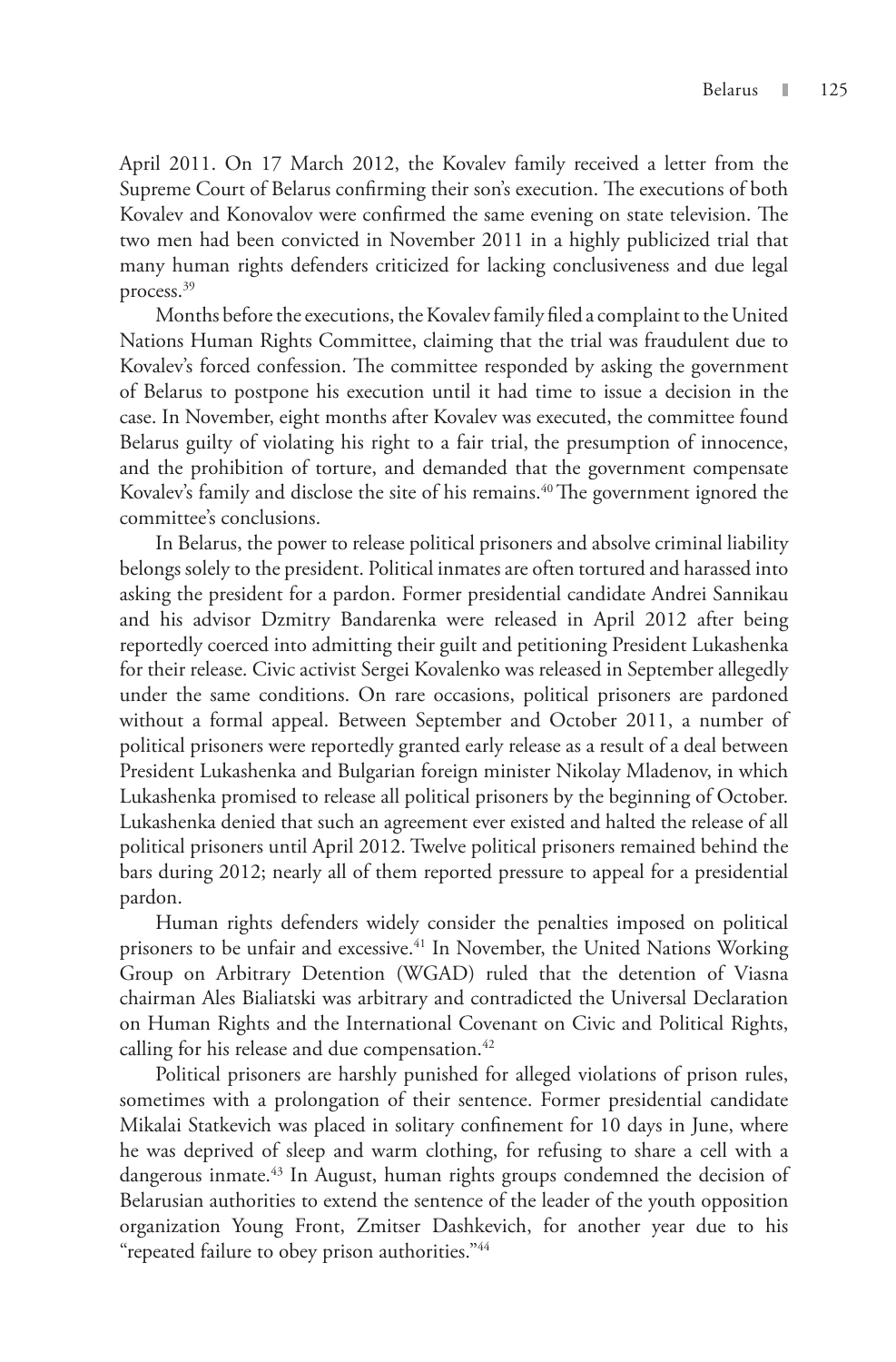Corruption

The size and number of pretrial detention facilities and prisons are inadequate for Belarus's large prison population.<sup>45</sup> After Russia, Belarus has the highest inmate population per 100,000 citizens in Europe.<sup>46</sup> Due in part to overcrowding in prisons, mass amnesties occur frequently. The country's  $12<sup>th</sup>$  mass amnesty took place in July 2012 with the early release of about  $7,500$  prisoners.<sup>47</sup> Occasional riots and cases of self-inflicted violence are reported among inmates, but authorities rarely acknowledge the credibility of such reports.

Representatives of human rights organizations and the regime's political opponents are regularly targeted for administrative arrest, usually on dubious charges ranging from swearing in public to disorderly conduct of which conviction is all but guaranteed. In the run-up to parliamentary elections in September, social network administrators faced a series of administrative penalties for their antigovernment activism online. In response to the expanded EU sanctions, Belarus temporarily reinstated the Soviet-era practice of preventing key opponents, including human rights activists, from leaving the country.

Belarus does not have a human rights ombudsman. Although the country is a state party to the Optional Protocol to the International Covenant on Civil and Political Rights, law enforcement agencies regularly ignore communications from the UN Human Rights Committee regarding individual complaints and do not take measures to implement the committee's recommendations.

In November, the parliament passed controversial amendments to the laws on countering terrorism and extremism, expanding the definition of terrorism to include social and political activities aimed at destabilizing the regime and empowering the army to carry out counter operations. Despite ambiguities in the laws, the Constitutional Court positively reviewed the drafts, confirming their full conformity with the constitution.<sup>48</sup>

| $\sim$ |                                                   |  |  |  |  |
|--------|---------------------------------------------------|--|--|--|--|
|        | 2004 2005 2006 2007 2008 2009 2010 2011 2012 2013 |  |  |  |  |
|        | 5.75 6.00 6.25 6.25 6.25 6.00 6.00 6.00 6.25 6.25 |  |  |  |  |

Belarus's legal framework addresses the issue of corruption and contains a test for the corruption potential of draft laws planned for consideration by parliament. In 2003, the government of Belarus issued the State Program on the Struggle against Crime and Corruption, an action plan mandatory for all government bodies. Nevertheless, Belarus's economy remains dominated by the public sector, and the vast discretionary power of bureaucrats to regulate economic activities creates ample opportunities for extortion. This is especially true in sectors dominated by excessive regulation, such as trade, exports, and petrochemicals.<sup>49</sup> In addition, the process of privatizing state property suffers from a lack of transparency.

During the first half of 2012, Belarus intensified its long-standing practice of labeling Russian-imported oil as "solvents" and reselling it to Europe. The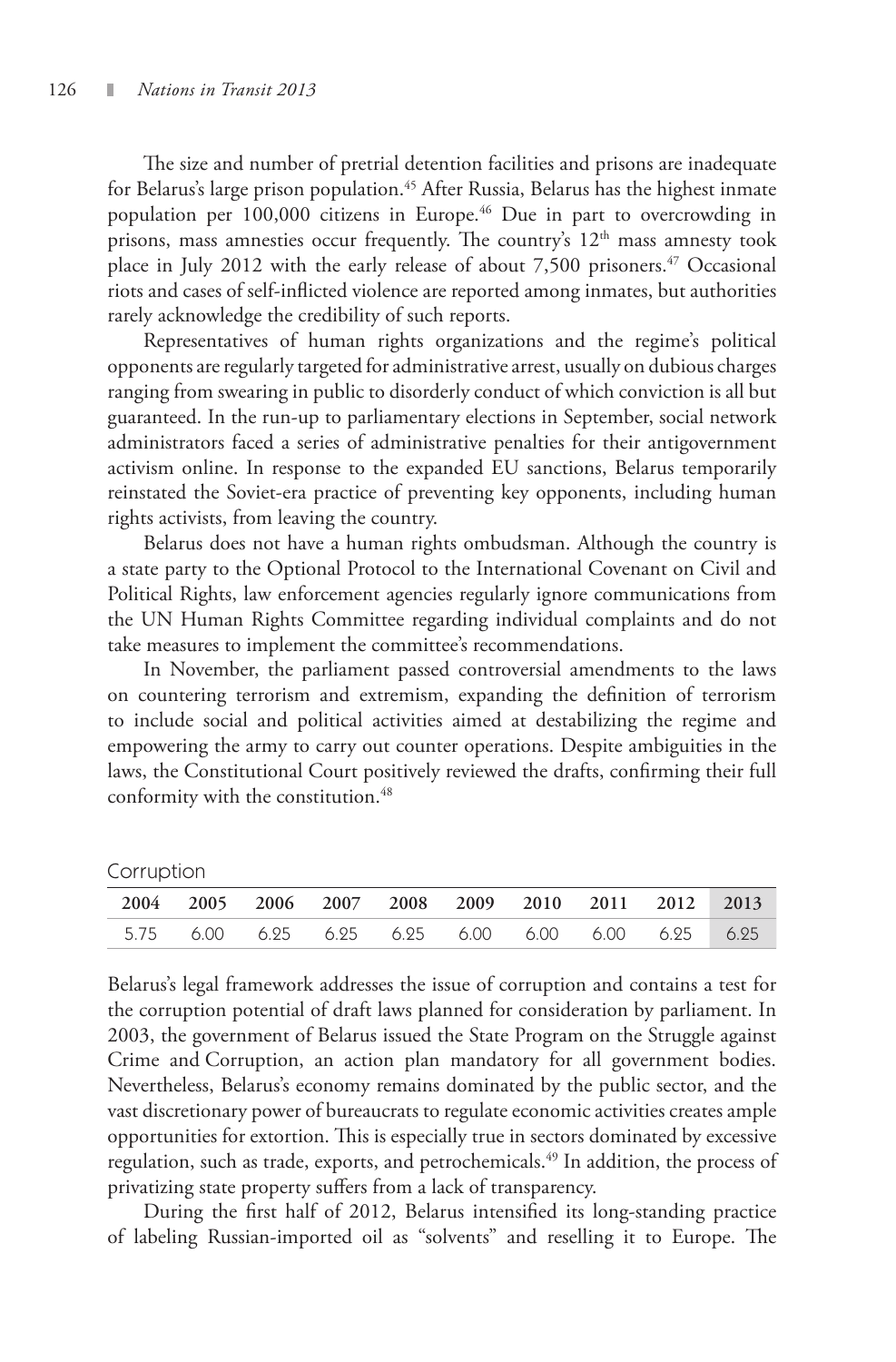scheme allowed the regime to bypass export tariffs to Russia as the Customs Union agreements did not tax the export of petroleum byproducts. By the summer, Belarus's unusual budget surplus and continued projected growth for 2013 led Russian authorities to grow suspicious. In July, Russia exposed the scheme, significantly reducing oil supplies to the country and demanding that Belarus pay an estimated \$1.5 billion in compensation for its losses.<sup>50</sup> Although Belarusian Prime Minister Mikhail Myasnikovich gave assurances that Belarus had halted all exports of solvents in August, the Russian government changed the framework of the customs agreements to prevent Belarus from exploiting this loophole in the future. Although the dispute remained unresolved in 2012, it did not prevent Russia from announcing in October that it would continue to provide gas exports at a special reduced rate.<sup>51</sup>

The judiciary serves as a tool of the executive branch and prosecution of corruption-related activities remains selective. Corruption cases in Belarus usually have a broader agenda, such as reinforcing loyalty to the regime or eliminating wayward bureaucrats. While targets are typically low-level state functionaries, the regime brought exceptional cases against several high-ranking officials in 2012. The mayor of Gomel, Viktor Pilipets, was arrested on charges of real estate fraud in August 2012. Deputy Governor of Vitebsk Leonid Kovalev, who had been in police custody since 2011, was finally sentenced to 7 years' imprisonment for bribery in September.<sup>52</sup> The deputy mayor of Minsk, Igor Vasiliev, was also arrested on charges of having solicited a bribe of \$500,000, apparently the largest bribe recorded in Belarus since 2007.<sup>53</sup> The head coach of the national athletics team was arrested on suspicion of extorting bribes from top athletes in exchange for burying positive drug test results and the misuse of sponsorship funding.<sup>54</sup> Yet, despite the prosecution of higher-level officials in 2012, authorities largely ignored the systemic causes of corruption, namely a lack of public oversight and transparency and the practice of recruiting state employees on the basis of loyalty.<sup>55</sup>

Although the overall business climate remained virtually unchanged in 2012, Belarus slightly improved its rank in the World Bank's 2013 *Doing Business* report from 60th to 58th place. The improvement was due to simplification of certain procedures (tax procedures, for example) and the ease of enforcing contracts, as well as the lowered cost of construction permits.<sup>56</sup> Meanwhile, the report noted a decline in the indicators measuring the ease of getting credit, protecting investors, and resolving insolvency.<sup>57</sup> Although the simplification of administrative procedures has caused Belarus's rank to rise steadily since 2009, a number of administrative barriers for business remain, particularly unequal economic conditions for public versus private entities.58 Belarus also improved its standing in Transparency International's Corruption Perception Index climbing from  $143<sup>rd</sup>$  to  $123<sup>rd</sup>$  place.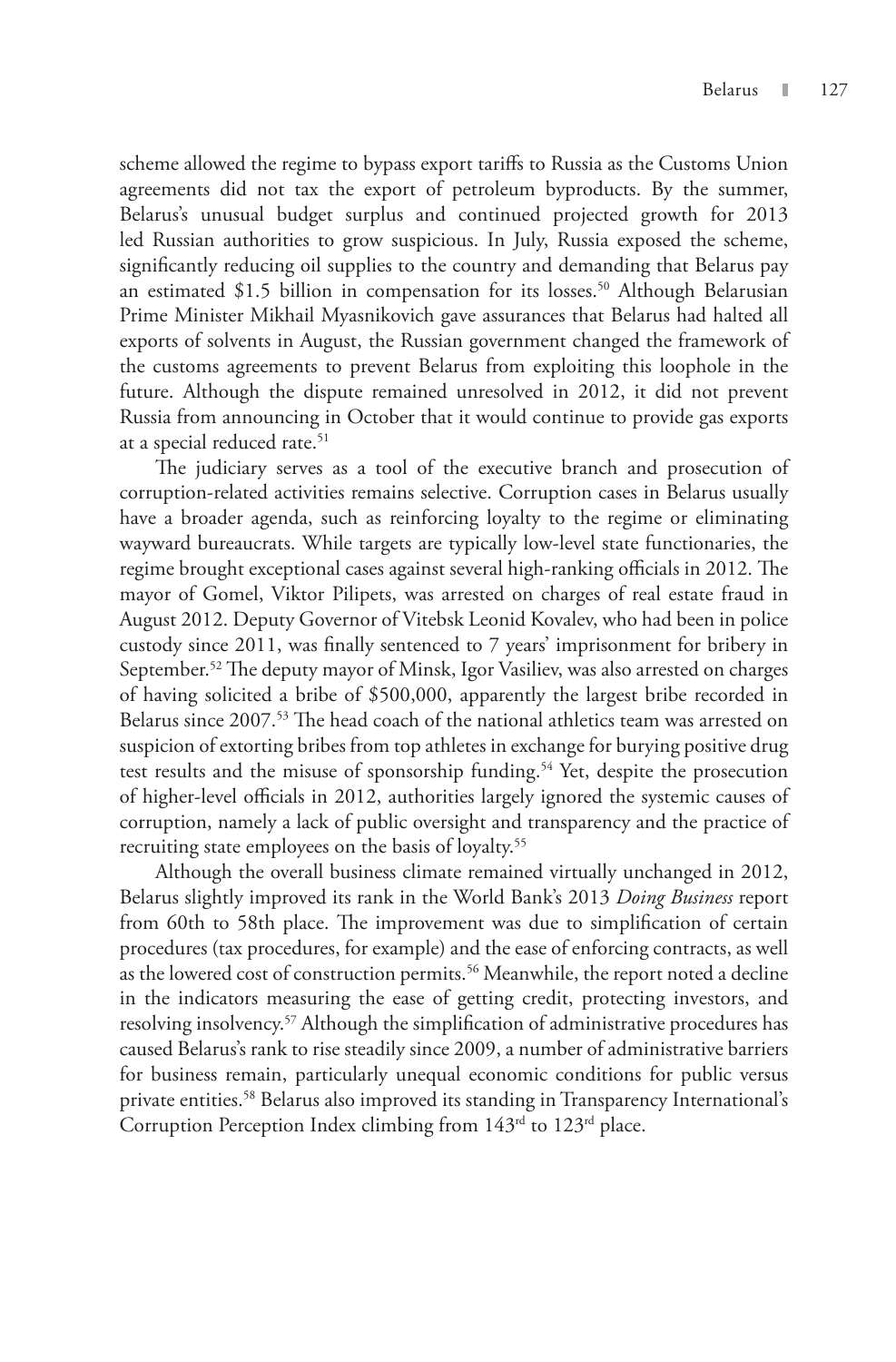Authors: Alexei Pikulik, Dzianis Melyantsou, Elena Artsiomenka, П Siarhei Bohdan, Aliaksandr Autushka-Sikorski, and Andrei Yeliseyeu

*Alexei Pikulik is IMARES Professor at the European University at St. Petersburg and Academic Director of the Vilnius-based Belarusian Institute for Strategic Studies (BISS). Dzianis Melyantsou is a senior analyst at BISS. Elena Artsiomenka, Siarhei Bohdan, Aliaksandr Autushka-Sikorski, and Andrei Yeliseyeu are BISS analysts.* 

- 2 "Lukashenko wants temporary ban on employee resignation at Bellesbumprom," Belarus Telegraph Agency, 30 November 2012, http://news.belta.by/en/news/president?id=700479.
- 3 "Belarus' Economic Turnaround: Is It Sustainable?"
- 4 Timothy Heritage and Richard Balmforth, "Belarus leader relishes reputation as dictator," Reuters, 27 November 2012, http://www.reuters.com/article/2012/11/27/us-belarus-luka shenko-idUSBRE8AQ0FK20121127.
- 5 Ian Traynor, "Belarus expels Polish and EU ambassadors over sanctions row," The Guardian, 28 February 2012, http://www.guardian.co.uk/world/2012/feb/28/belarus-expels-ambassa dors-sanctions-row.
- 6 "EU Prepares 'Clear Message' For Belarus," Radio Free Europe/Radio Liberty (RFE/RL), 10 August 2012, http://www.rferl.org/content/eu-diplomats-in-crisis-talks-over-teddy-bearincident/24672898.html.
- 7 Nikolaj Nielson "Belarus plays cat and mouse with EU," EUObserver.com, 28 September 2012, http://euobserver.com/foreign/117694.
- 8 Organization for Security and Cooperation in Europe (OSCE) Office for Democratic Institutions and Human Rights (ODIHR), *Republic of Belarus Parliamentary Elections 23 September 2012: OSCE/ODIHR Election Observation Mission Final Report* (Warsaw: OSCE/ ODIHR, 14 December), 4, 6, 11, http://www.osce.org/odihr/elections/98146.
- 9 Human Rights House (HRH) Foundation, "Belarusian authorities against calls to boycott elections," 12 September 2012, http://humanrightshouse.org/Articles/18584.html.
- <sup>10</sup> Human Rights Center Viasna (Viasna), Датэрміновыя выбары [Early elections] (Minsk: Vyasna, 2012), http://elections2012.spring96.org/be/reports.
- <sup>11</sup> "Belarus Vote Totally Shuts Out Opposition," Radio Free Europe/Radio Liberty, 24 September 2012, http://www.rferl.org/content/belarus-election-/24717599.html.
- <sup>12</sup> "Другого народа у Брюсселя для оппозиции нет" [Brussels does not have other people for the opposition], Naviny.by, 22 October 2012, http://naviny.by/rubrics/elections/2012/ 10/22/ic\_articles\_623\_179641/.

<sup>1</sup> Alexei Pikulik, "Belarus as a Rentier-State: Co-Development of Political and Economic Institutions," (presentation at the Helsinki International Symposium on "Belarus After 15 Years of Authoritarian Rule: Assessment and Prospects," Helsinki, Finland, 18 May 2009); and Margarita Balmaceda, *Belarus Energy Strategies under Lukashenka: Turning Economics into Politics, Dependency into Power* (forthcoming book).

<sup>1</sup> The Jamestown Foundation, "Belarus' Economic Turnaround: Is It Sustainable?" Eurasia Daily Monitor, Vol. 9, Issue 227, 12 December 2012, http://www.jamestown.org/ single/?no\_cache=1&tx\_ttnews[tt\_news]=40233&tx\_ttnews[backPid]=13&cHash=1f8b38 7627338758e4f65d9a184a6dcf#.UcSCQJwQNQs.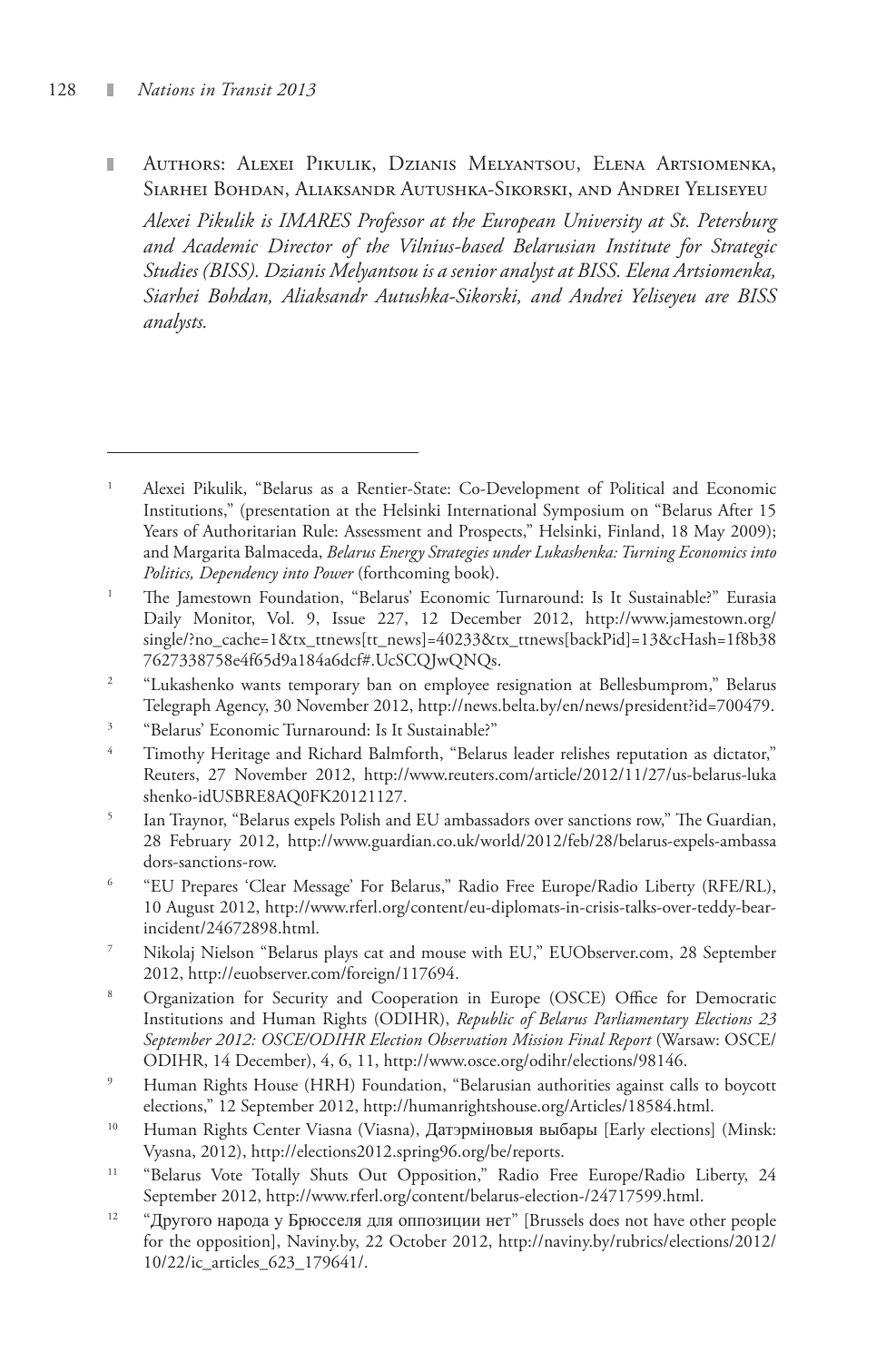- 13 "По данным наблюдателей, явка не превысила %39—выборы не состоялись" [According to observers, the turnout has not exceeded 39%—Elections did not take place], *Naviny.by*, 23 September 2012, http://naviny.by/rubrics/elections/2012/09/23/ic\_ news 623 402067.
- 14 "КГБ Беларуси об организаторе 'плюшевой бомбардировки': Кромвелл и его соучастники струсили" [KGB of Belarus on the organizer of the "plush bombings": Cromwell and his associates chickened out], BelaPAN, 14 August 2012, http://belapan.com/ archive/2012/08/14/568102/.
- 15 "10 absurd and unjust arrests of 2012," Amnesty International, 26 December 2012, http:// blog.amnestyusa.org/music-and-the-arts/10-absurd-and-unjust-arrests-of-2012/.
- 16 "Журналистку и фотографа оштрафовали за фотосессию с плюшевыми мишками в центре Минска" [A journalist and a photographer were fined for a photo session with stuffed bears in the center of Minsk], Interfax.by, 9 August 2012, http://www.interfax.by/ news/belarus/115165.
- <sup>17</sup> "Arrests, Detentions and Warnings—Belarus Civil Society Digest," Belarus Digest, 6 June 2012, http://belarusdigest.com/story/arrests-detentions-and-warnings-belarus-civil-societydigest-9526.
- <sup>18</sup> Belarusian Association of Journalists (BAJ), "Arche ex-Editor Leaves Belarus," 13 November 2012, http://baj.by/en/node/18344.
- <sup>19</sup> "Germany Summons Belarusian Ambassador Over Visa Denials," RFE/RL, 20 September 2012, http://www.rferl.org/content/germany-summons-belarus-ambassador-over-monitordenials/24714744.html.
- 20 "Belarus's non-election," *The Economist*, 21 September 2012, http://www.economist.com/ blogs/easternapproaches/2012/09/belarus.
- 21 Richard Balmforth and Andrei Makhovsky, "Lukashenko sneers at opposition boycott as Belarus votes," 23 September 2012, http://www.reuters.com/article/2012/09/23/us-belaruselection-idUSBRE88L0CD20120923.
- <sup>22</sup> HRH, "Belarusian authorities against calls to boycott elections," 12 September 2012, http:// humanrightshouse.org/Articles/18584.html.
- <sup>23</sup> "Haidukou's case: two months in jail and minimum information," Udf.by, 4 January 2013, http://udf.by/english/featured-stories/72456-haidukous-case-two-months-in-jail-andminimum-information.html.
- <sup>24</sup> HRH, "Another human rights organization is being liquidated in Belarus," 4 November 2012, http://humanrightshouse.org/Articles/18810.html.
- <sup>25</sup> Bialiatski was convicted of large-scale tax evasion in 2011 for funding the organization's activities from foreign bank accounts. Viasna has been barred from re-registering or opening a bank account in Belarus since authorities revoked its registration in 2003.
- <sup>26</sup> Amnesty International, "Belarus: Leading human rights organization evicted," 26 November 2012, http://www.amnesty.org.uk/news\_details.asp?NewsID=20471.
- <sup>27</sup> "Why Belarusian Authorities Fear Public Opinion," Belarus Digest, 18 July 2012, http:// belarusdigest.com/story/why-belarusian-authorities-fear-public-opinion-10053.
- <sup>28</sup> Delegation of the European Union to Belarus, "European dialogue on modernisation with Belarusian society," news release, 2012, http://eeas.europa.eu/delegations/belarus/press\_ corner/all\_news/news/2012/european\_dialogue\_modernisation\_en.htm.
- <sup>29</sup> BAJ, СМИ в Беларуси: Июль–Сентябрь 2012 [Media in Belarus: July–September 2012] (Minsk: Belarusian Association of Journalists, 2012), 7, http://baj.by/sites/default/files/ monitoring\_pdf/03(28)2012\_Mass\_Media\_in\_Belarus\_RU.pdf.
- 30 "Internet Activism Under Siege in Belarus," *Belarus Digest*, 11 September 2012, http:// belarusdigest.com/story/internet-activism-under-siege-belarus-11112.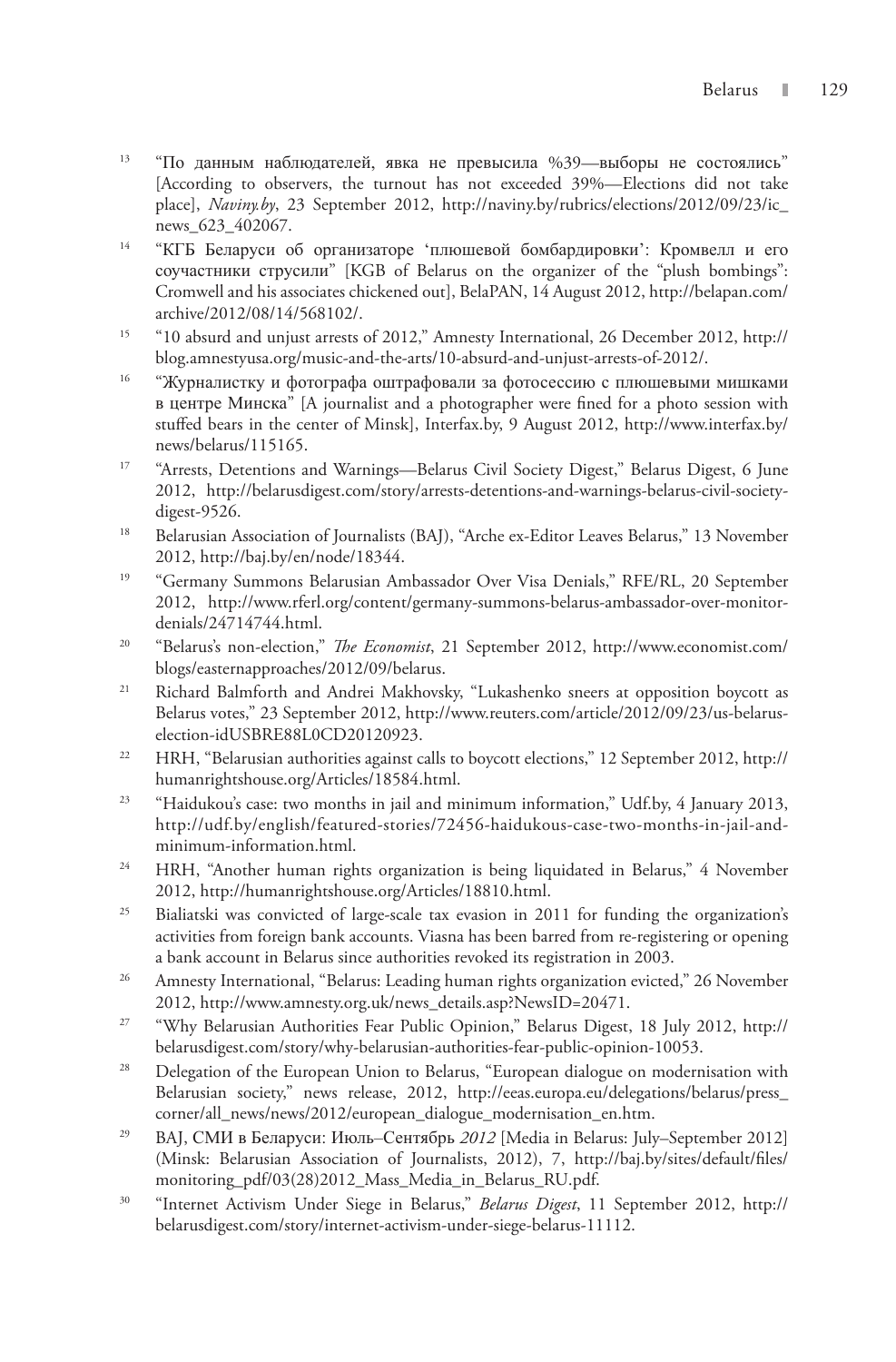- 31 "Belarus: Social media moderators are arrested," EastBook.eu, 5 September 2012, http:// eastbook.eu/en/2012/09/material-en/news-en/belarus-social-media-moderators-arearrested/.
- 32 Handbook on Belarus for International Journalists, "Print Media," http://belarusforjournalists. info/page\_print\_media.
- <sup>33</sup> "З сумкай без дагляду прапусцілі на 'Плошчы Леніна' і 'Фрунзенскай'" [3 bags went without examination on Lenin Square and Frunze," Euroradio.fm, 21 June 2012, http://euroradio.fm/report/z-sumkai-bez-daglyadu-prapustsili-na-ploshchy-lenina-ifrunzenskai-110632.
- 34 BAJ, СМИ в Беларуси*:* Апрель*–*Июнь *2012* [Media in Belarus: April–June 2012] (Minsk: Belarusian Association of Journalists, 2012), 7, http://baj.by/sites/default/files/monitoring\_ pdf/02(27)2012\_Mass\_Media\_in\_Belarus\_RU\_0.pdf.
- <sup>35</sup> "The website of the 'Boikot' company was subjected to DDOS attack," Charter'97.org, 17 December 2012, http://www.charter97.org/en/news/2012/7/17/55242/.
- 36 National Statistical Committee of the Republic of Belarus, Годовые данные*:* Транспорт *и* связь [Annual data: Transport and communications] (Minsk: National Statistical Committee, 2012), http://belstat.gov.by/homep/ru/indicators/transport.php.
- 37 Zmitser Kukhlei, "Саветы народных дырэктароў" [Councils of people's directors], *Nashe Mnenie*, 5 May 2010, http://nmnby.eu/news/express/2728.html.
- 38 "'Гавары праўду' збірае подпісы супраць кітайскага тэхнапарка пад Смалявічамі" ["Tell the Truth" is collecting signatures against the Chinese industrial park under Smolevichi], *Nasha Niva*, 18 February 2012, http://nn.by/?c=ar&i=68644.
- 39 "EU outraged after Belarus executes two men accused of Metro bombing," *The Guardian*, 18 March 2012, http://www.guardian.co.uk/world/2012/mar/18/belarus-executes-two-metrobombing.
- 40 United Nations International Covenant on Civil and Political Rights, *Communication no. 2120/2011: Views adopted by the Committee at its 106th session (15 October–2 November 2012)* (New York: United Nations, 27 November 2012), www2.ohchr.org/english/bodies/hrc/ docs/CaseLaw/CCPR-C-106-D-2120-2011\_en.doc. Belarusian law permits the government to keep the time and place of state executions a secret; relatives of the deceased have no right to access the remains of their loved ones or knowledge of the location of their remains.
- 41 Viasna, "List of political prisoners," 31 January 2012, http://spring96.org/en/news/49539.
- <sup>42</sup> "Belarus: Landmark UN decision: Ales Bialiatski's detention arbitrary, release and compensation requested," FIDH, 31 January 2012, http://www.fidh.org/BELARUS-Landmark-UN-decision-Ales-12668.
- 43 U.S. Department of State, *2012 Human Rights Reports: Belarus* (Washington, DC: U.S. Department of State, 2013), http://www.state.gov/j/drl/rls/hrrpt/2012/eur/204263.htm.
- 44 "Civil activist Zmitser Dashkevich sentenced to one more year in jail," International Federation for Human Rights, 31 August 2012, http://www.fidh.org/Civil-activist-Zmitser-Dashkevich. Zmitser Dashkevich was convicted of hooliganism in 2011 and sentenced to two years in prison for his activism in the run-up to the 2010 presidential elections.
- 45 U.S. Department of State, *2012 Human Rights Reports: Belarus.*
- <sup>46</sup> "Беларусь—вице-чемпионка Европы по числу заключенных" [Belarus: vice-champion of Europe in the number of prisoners], Eurobelarus.info, 4 May 2012, http://eurobelarus. info/news/society/2013/05/04/belarus-vitse-chempionka-evropy-po-chislu-zaklyuchennyh. html.
- $47$  "Амнистия 2012. Как живут те, кто готовится начать новую жизнь?" [Amnesty 2012: How are those who are preparing to start a new life?], CTV.by, 15 July 2012, http://www.ctv. by/novosti/amnistiya-2012-kak-zhivut-te-kto-gotovitsya-nachat-novuyu-zhizn.